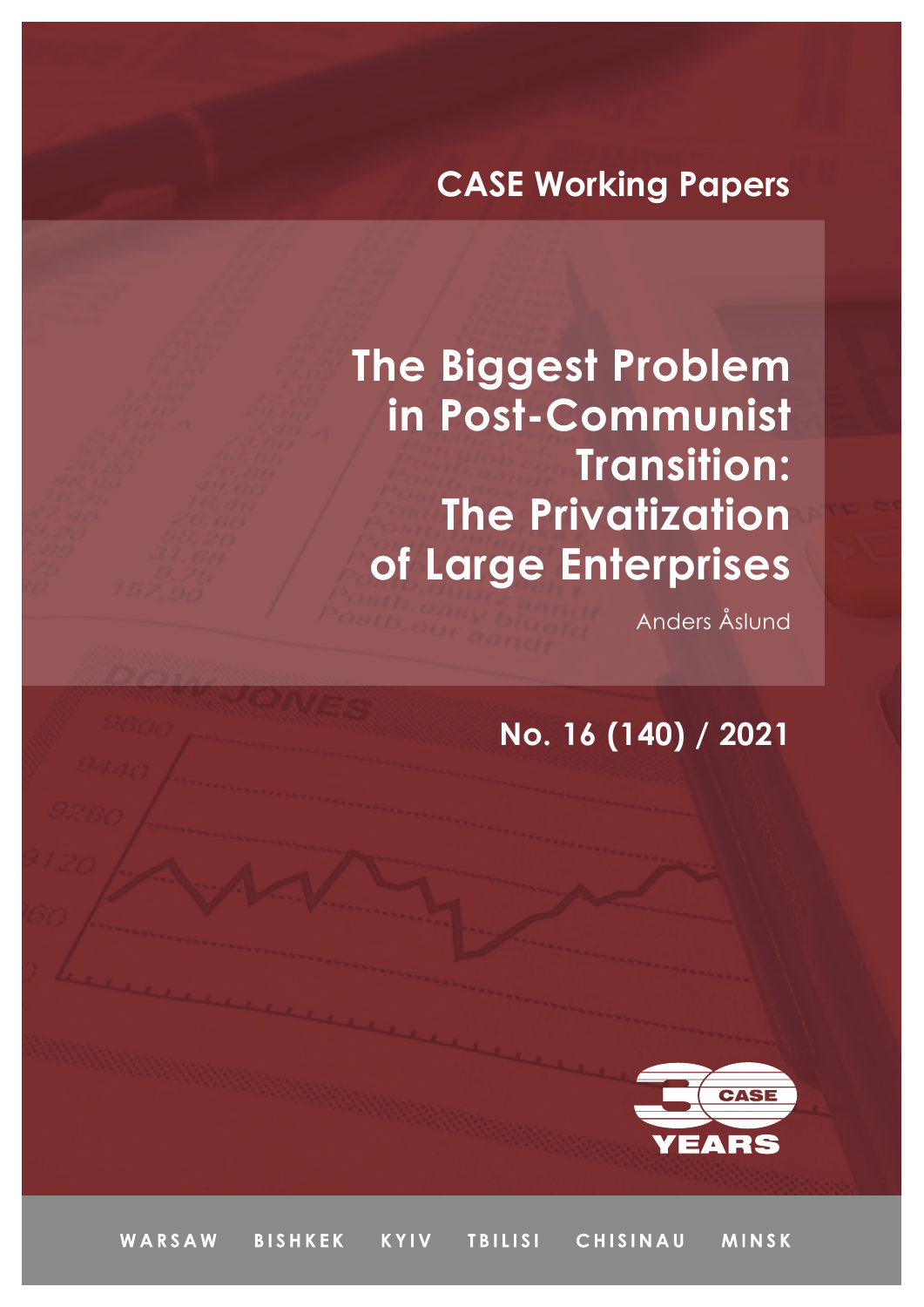This publication is a continuation of a "CASE Network Report" series. Previous works in this series are available on CASE website: www.case-research.eu

The opinions expressed in this publication are those of the author and do not necessarily reflect the views of CASE.

#### **Keywords:**

Eastern Europe, former Soviet Union, post-communist transformation, market economy, privatization

**JEL Classification:** P20, P26, P30, P31, K00, K42

**Graphic Design:** Katarzyna Godyń-Skoczylas | grafo-mania

**Paper to be presented at the CASE conference in Warsaw September 23–24, 2021** 

**© CASE – Center for Social and Economic Research, Warsaw, 2021**

#### **ISBN: 978-83-7178-723-2**

**Publisher:** CASE – Center for Social and Economic Research al. Jana Pawła II 61, lokal 212, 01-031 Warsaw, Poland tel.: (48 22) 206 29 00, fax: (48 22) 206 29 01 e-mail: case[@case-research.eu](http://case-research.eu) [www.case-research.eu](http://www.case-research.eu)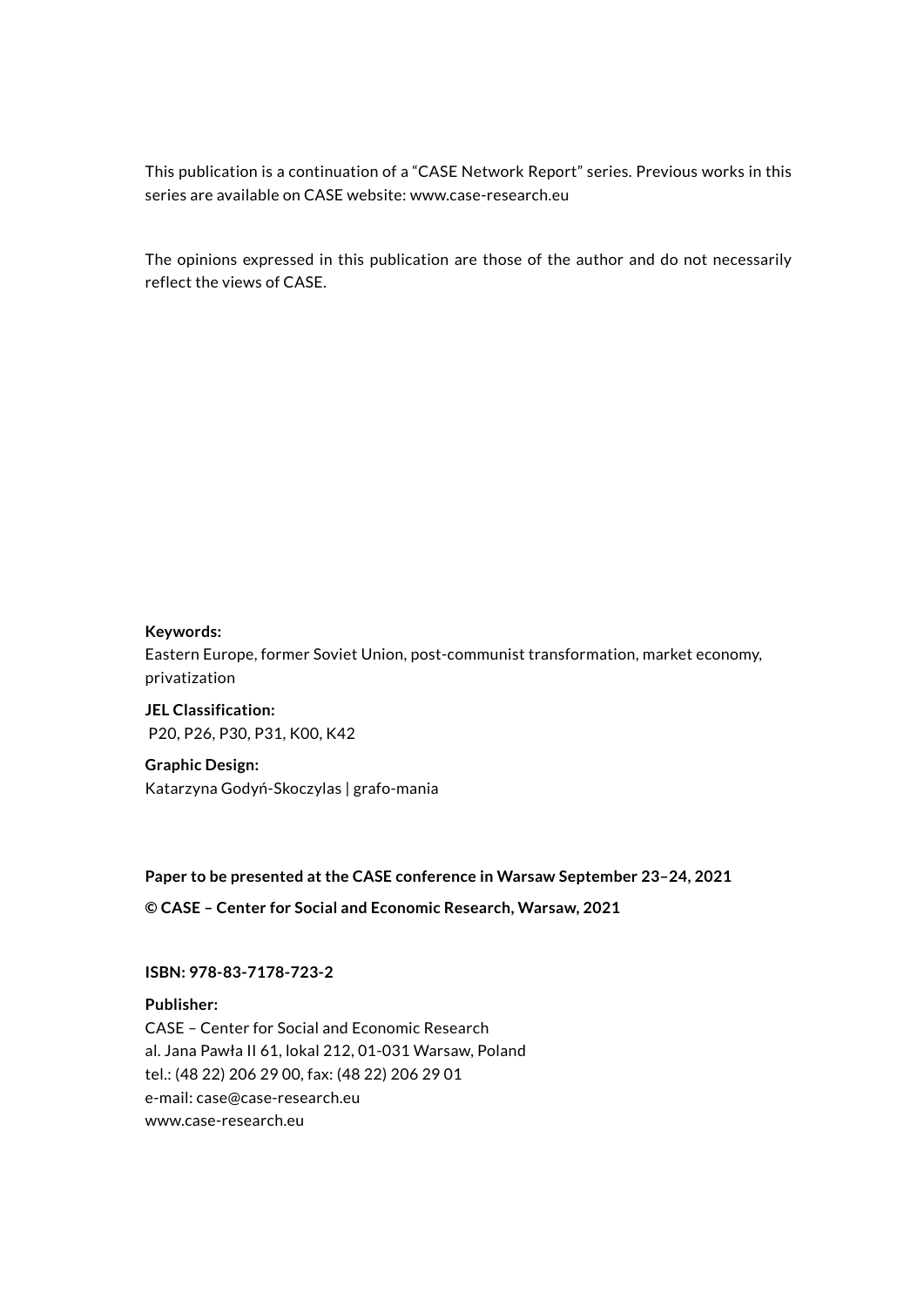# **Table of Contents**

| 2. How Large-Scale Privatization Was Done  10                       |
|---------------------------------------------------------------------|
| 3. What Happened after the Large Privatization?  13                 |
|                                                                     |
| 5. Why Big Companies Have Been Renationalized  20                   |
| 6. What Could Have Been Done Differently? Forget Privatization!  23 |
|                                                                     |
|                                                                     |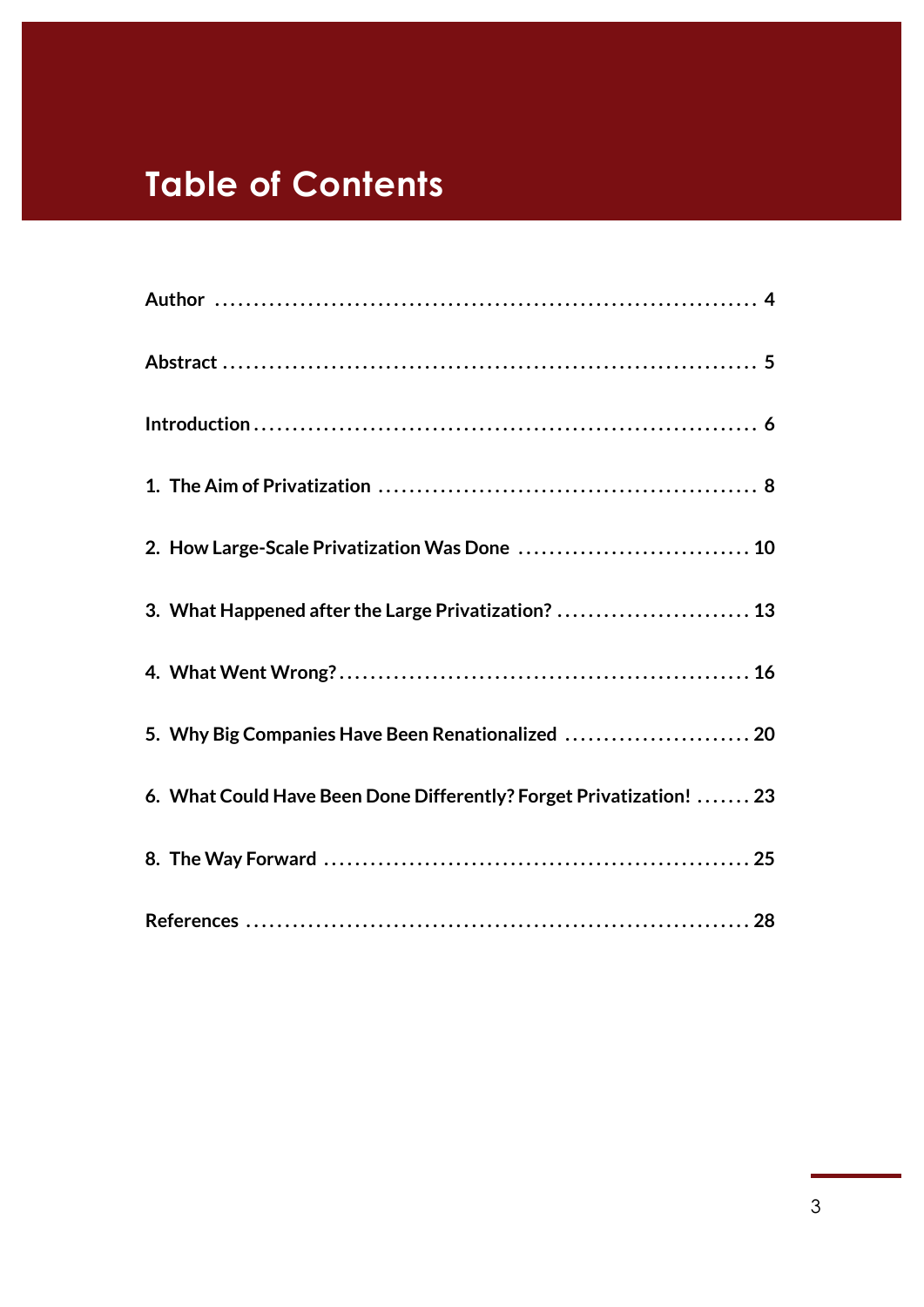### **Author** Paper **Paper**

**Dr. Anders Åslund** is a senior fellow at the Stockholm Free World Forum, an Adjunct Professor at Georgetown University, and a Chairman of the CASE Advisory Council. He is a leading specialist on economic policy in Russia, Ukraine and Eastern Europe. Dr. Åslund has served as an economic adviser to several governments, notably the governments of Russia and Ukraine. He has published widely and is the author of 15 books and has edited 16 books. His most recent book is Russia's Crony Capitalism: The Path from Market Economy to Kleptocracy (Yale UP 2019). He was a professor at the Stockholm School of Economics and the founding director of the Stockholm Institute of Transition Economics. He has worked at five Washington think tanks – the Atlantic Council, the Peterson Institute for International Economics, the Carnegie Endowment for International Peace, the Brookings Institution, and the Kennan Institute for Advanced Russian Studies. He served as a Swedish diplomat in Kuwait, Poland, Geneva, and Moscow. He earned his PhD from Oxford University. He is a member of the Russian Academy of Natural Sciences.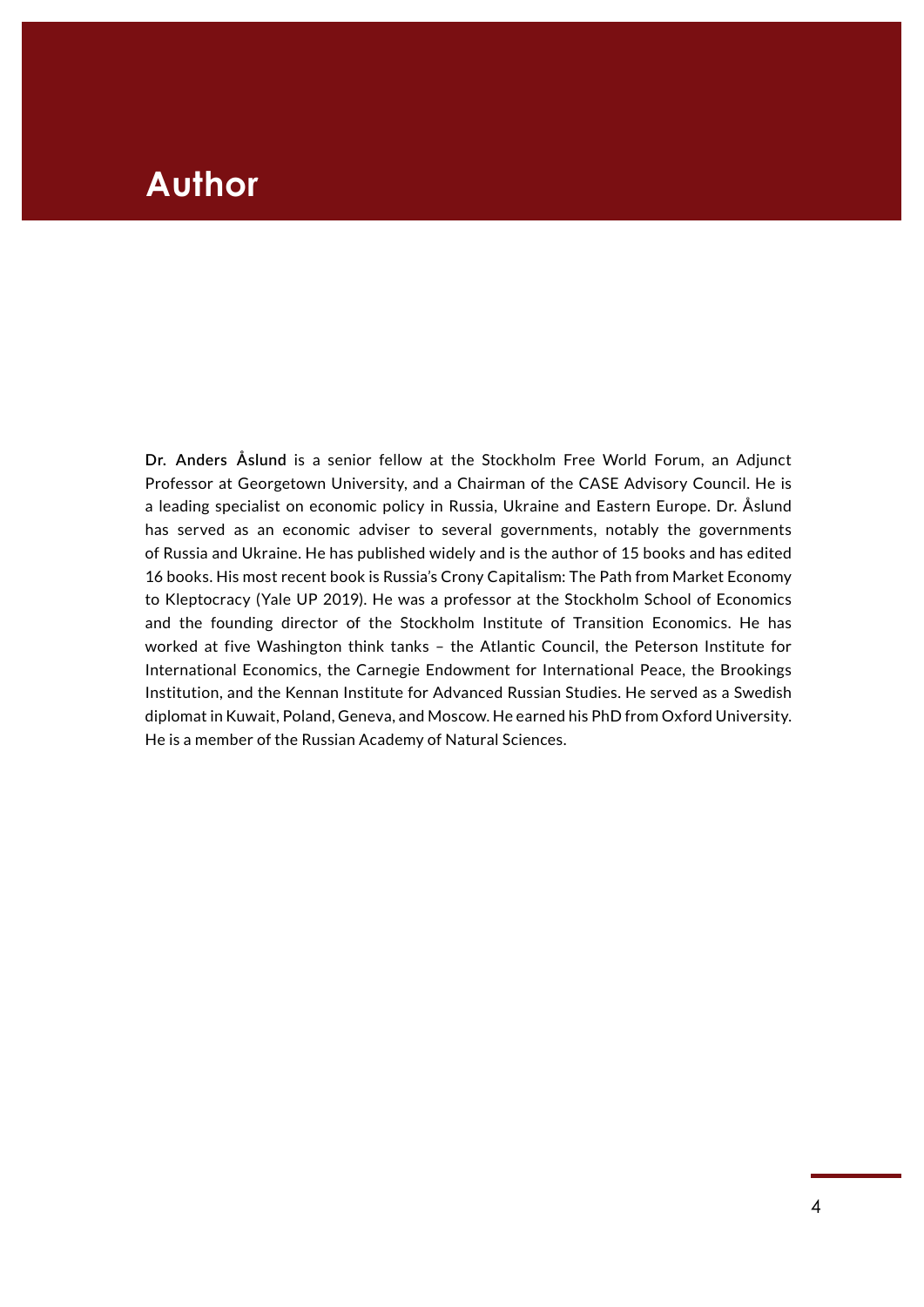## **Abstract**

Thirty years after the collapse of the Soviet Union, it is rather clear what transition policies have worked. Almost all the post-communist countries have become market economies and have achieved macroeconomic stability. Privatization was economically necessary, and its economic outcomes have been very positive. Alas, politically, these successes have often been unsustainable because of strong popular sentiments against the private ownership of big enterprises. Substantial renationalization has occurred. What went wrong? How could privatization be done better, or be defended? What should be done to defend private enterprise in the future? This paper argues that the nature of privatization is far less important than the establishment of good rule of law so that private property rights can be defended.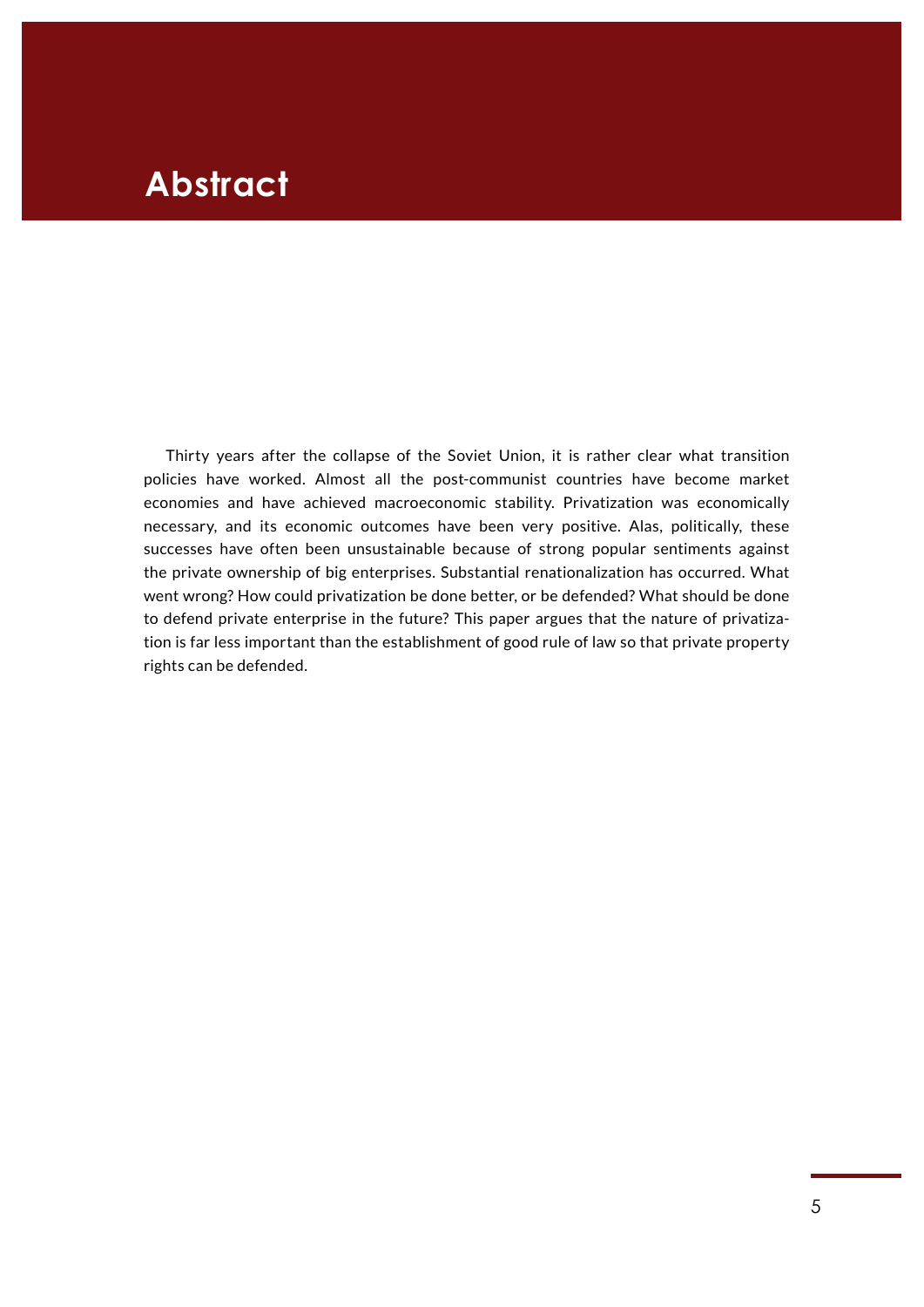### **Introduction**

After the collapse of communism around 1990, the introduction of a market economy and macroeconomic stability was widely accepted. $1$  Small and medium-sized private enterprises were appreciated. The most difficult part of the transition from a state-dominated economy to a free-market economy was the privatization of large enterprises. No freemarket economy or democracy can persist without predominant private ownership, but the privatization of large enterprises aroused popular resistance everywhere.

The outcome of the large-scale privatization has not been encouraging. The EBRD (2020) *Transition Report* for 2020-21 is appropriately called "The State Strikes Back." It contains three key observations. First, "45 per cent of people living in postcommunist economies…are now in favour of expanding government ownership of business and industry" (p. 8) to compare with 33 percent in advanced countries (EBRD 2020, 20). The second observation is that this is particularly true of big enterprises. Third, the renationalization of big enterprises is occurring in many post-communist countries.

The smaller a private enterprise is, the more respected its ownership is (EBRD 2020, 5). Throughout the post-communist world, the most successful development of new enterprises took place in the early transition in 1990-93, when state regulation was eased and state capacity to regulate (or harm) was temporarily reduced. This was particularly true of Poland, which carried out the most radical early liberalization of markets and enterprise (Balcerowicz 2014). The number of new enterprises has tended to be lower each year because of increased bureaucratization. It was vital to utilize the open window of the early liberalization for entrepreneurs (Johnson 1994). By and large, new enterprises, even when they have grown fast and become very large, have been accepted.

Conversely, the easiest privatization was of small shops and workshops; this was typically carried out by the local authorities. The original intention was to auction them off to the highest bidders, but in most places, they were acquired by the incumbent manager at a low price. Yet, it was more important that they were really privatized and not encumbered by harmful liens. The local authorities tended to be more responsive to

<sup>1</sup> The author wants to thank Andrei Shleifer and Maxim Boycko for helpful comments. Any mistake that remains is my own.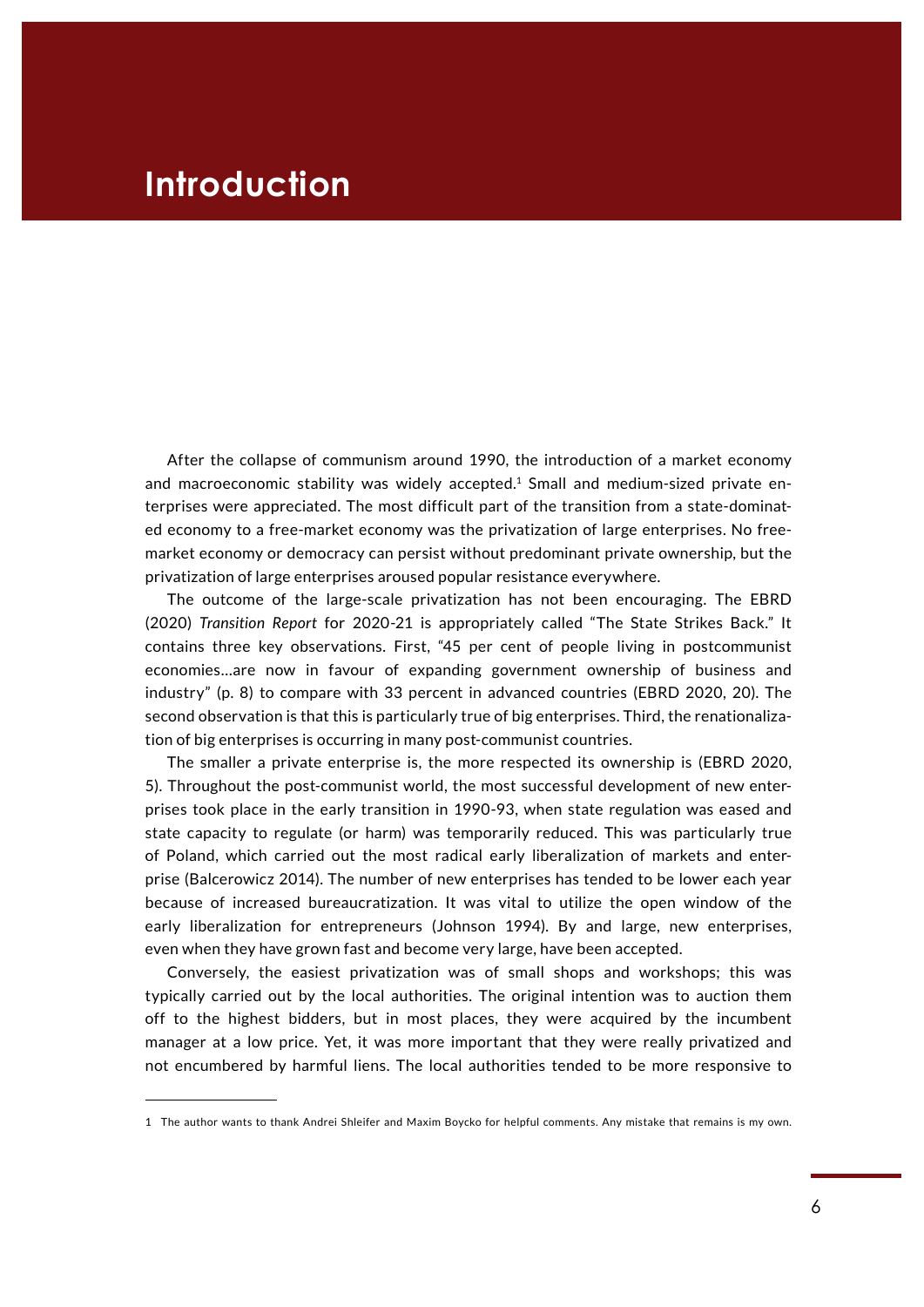pursue privatization if they obtained full responsibility for the privatization of small enterprises and received the revenues from their sale (Frydman et al. 1994).

Traditional private property, such as modest dwellings and household plots, was almost universally accepted. More surprisingly, restitution of residential houses and family farms has been honored in Central and Eastern Europe. All these countries, with the exception of Poland, adopted laws on restitution. Before these laws were adopted, restitution was intensely debated, but after their adoption this discussion abated, reflecting popular acceptance of restitution.

Wherever large-scale privatization took place, it led to a major improvement of both these privatized enterprises and the national economy. Politically, however, it was not very successful. Many did not respect their property rights but called for their renationalization. This is the focus of this paper. Why did that happen? What went wrong? What could have been done differently? Finally, what should governments do with large state-owned enterprises today?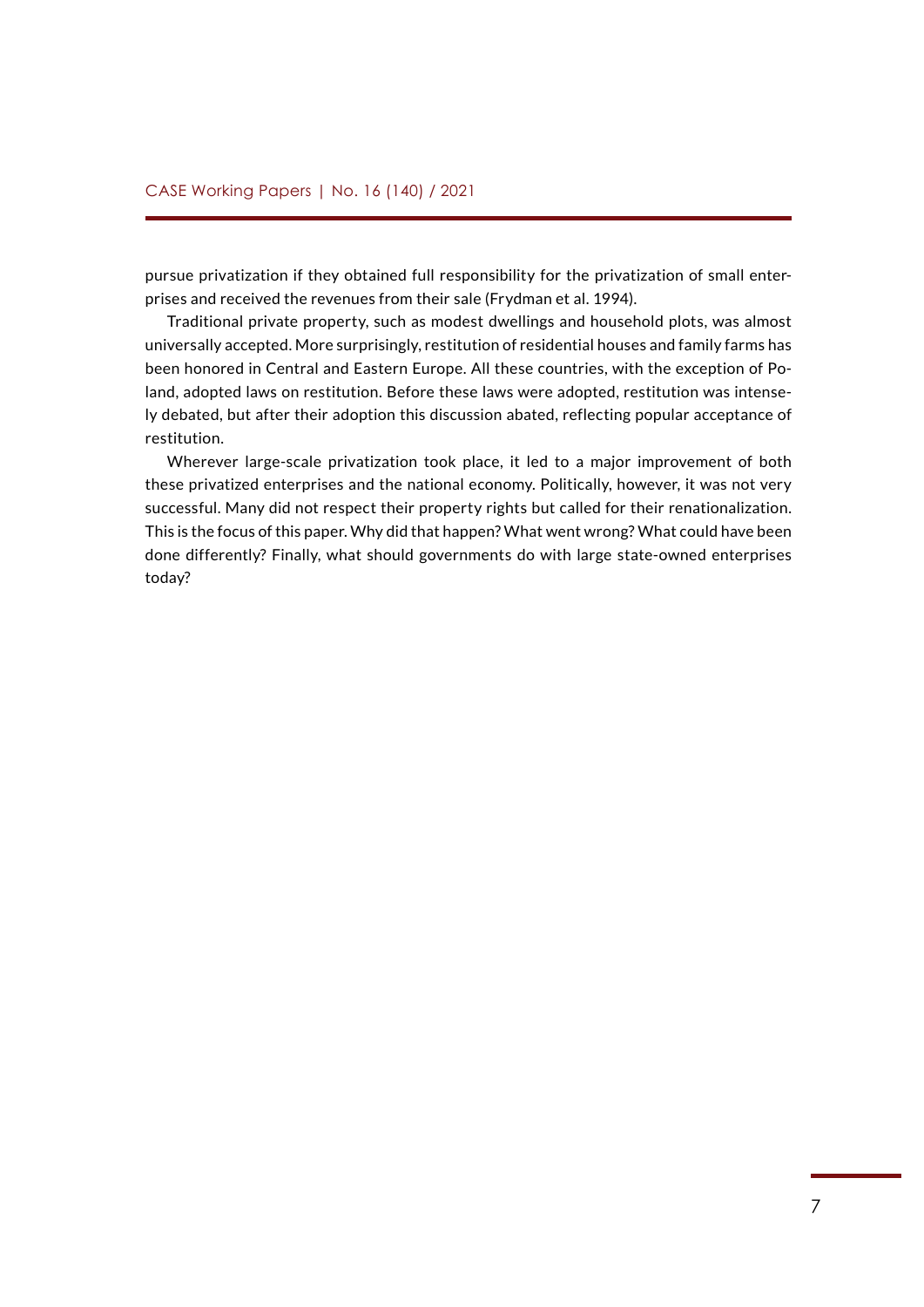## **1. The Aim of Privatization**

All available empirical analyses suggest that the economic impact of large-scale privatization was highly beneficial (Djankov and Murrell 2000; Djankov 2002; Estrin et al. 2009). It was necessary for many reasons. The fundamental aim was to break the all- -embracing state control of the economy – to depoliticize enterprises, as the leading Russian privatizers put it (Boycko, et al. 1995). It was vital for the creation of a market economy and democracy. Enterprise managers should be evaluated on the basis of their economic performance, not on their political or personal loyalty to superiors. The large state subsidies to enterprises had to be reduced. Enterprise restructuring, including the closure of failing enterprises, had to be facilitated. The market should be opened for new entrepreneurs and foreign investment should be facilitated. Ultimately, privatization was supposed to lead to a depoliticized and far more efficient economy.<sup>2</sup>

Privatization involved many aspects – justice, economics, politics, and law. Before privatization, people in all post-communist countries tended to support it. They liked the idea of a free market society, and most of them expected to obtain significant wealth as citizens, workers, or tenants. After the privatization had occurred, most became disappointed. They had received less than they had hoped for, and they reckoned that other people had obtained more than they deserved, and the positive impact of privatization took time. No privatization can be fair, so disappointment could not be avoided, though some governments were rightly blamed for having exaggerated people's expectations of swift enrichment.

The privatizers, who were predominantly economists, thought mainly of economics. They aspired to enterprise restructuring, economic efficiency, responsible owners, decent corporate governance, a functioning stock market, and investment. People, however, often thought of privatization in terms of justice: I want my share, as a worker in a collective, as a collective peasant, as a resident of an apartment, or as a citizen. A more abstract view was political. Many called for the formation of a novel middle class of entrepreneurs for the building of democracy and the rule of law. A dispute raged whether property

<sup>2</sup> The leading Russian privatization program was nicely published in a book by the key policy advisors (Boycko, Shleifer, and Vishny 1995). Their experiences were summed up in another book edited by Anatoly Chubais, Russia's privatization minister (Chubais 1999).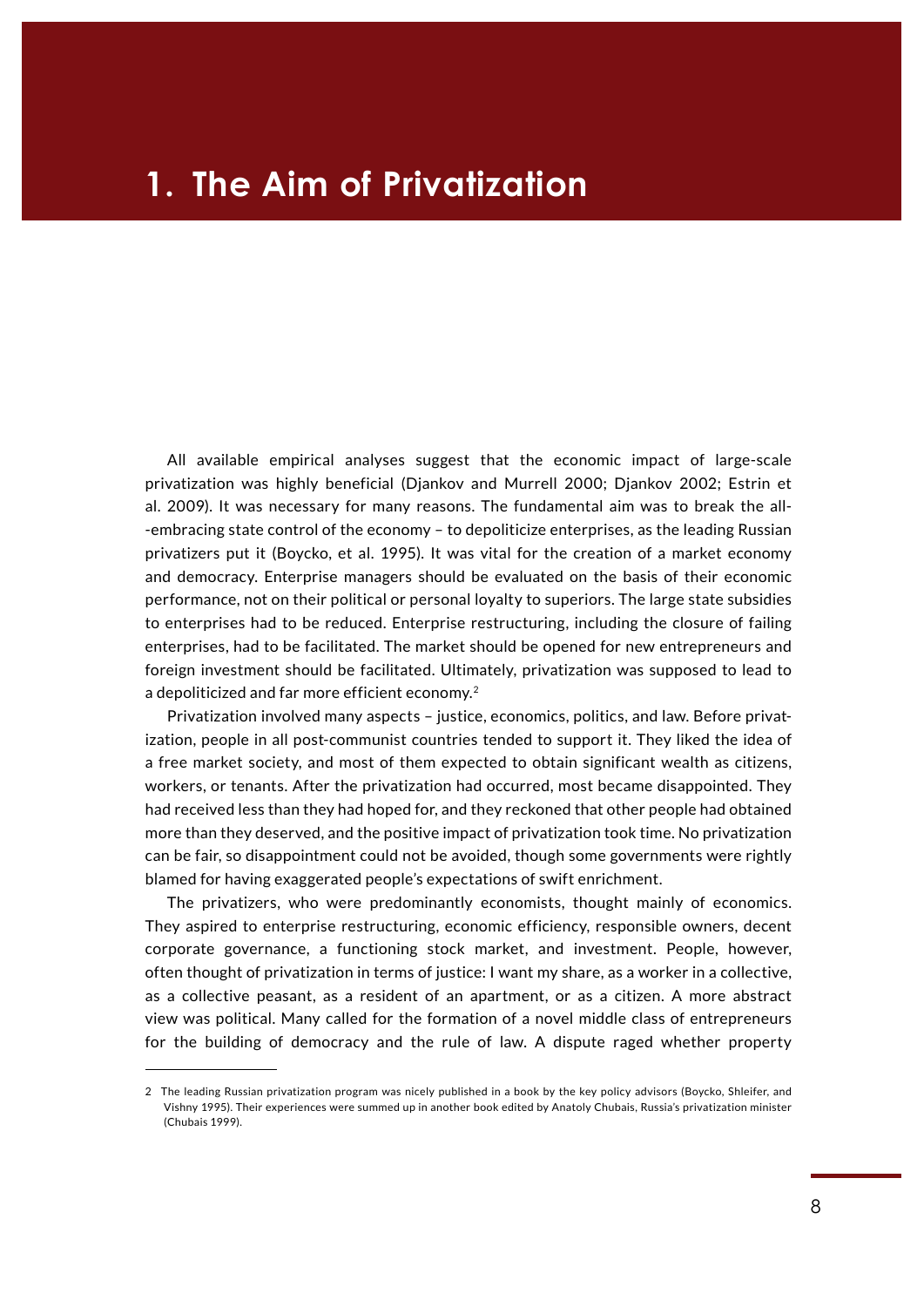should be distributed or purchased. What was most important, state revenues or speed of privatization? The privatizers' ultimate aim was to render private property rights respected and stable, so that people dared to keep their assets in their country and invest.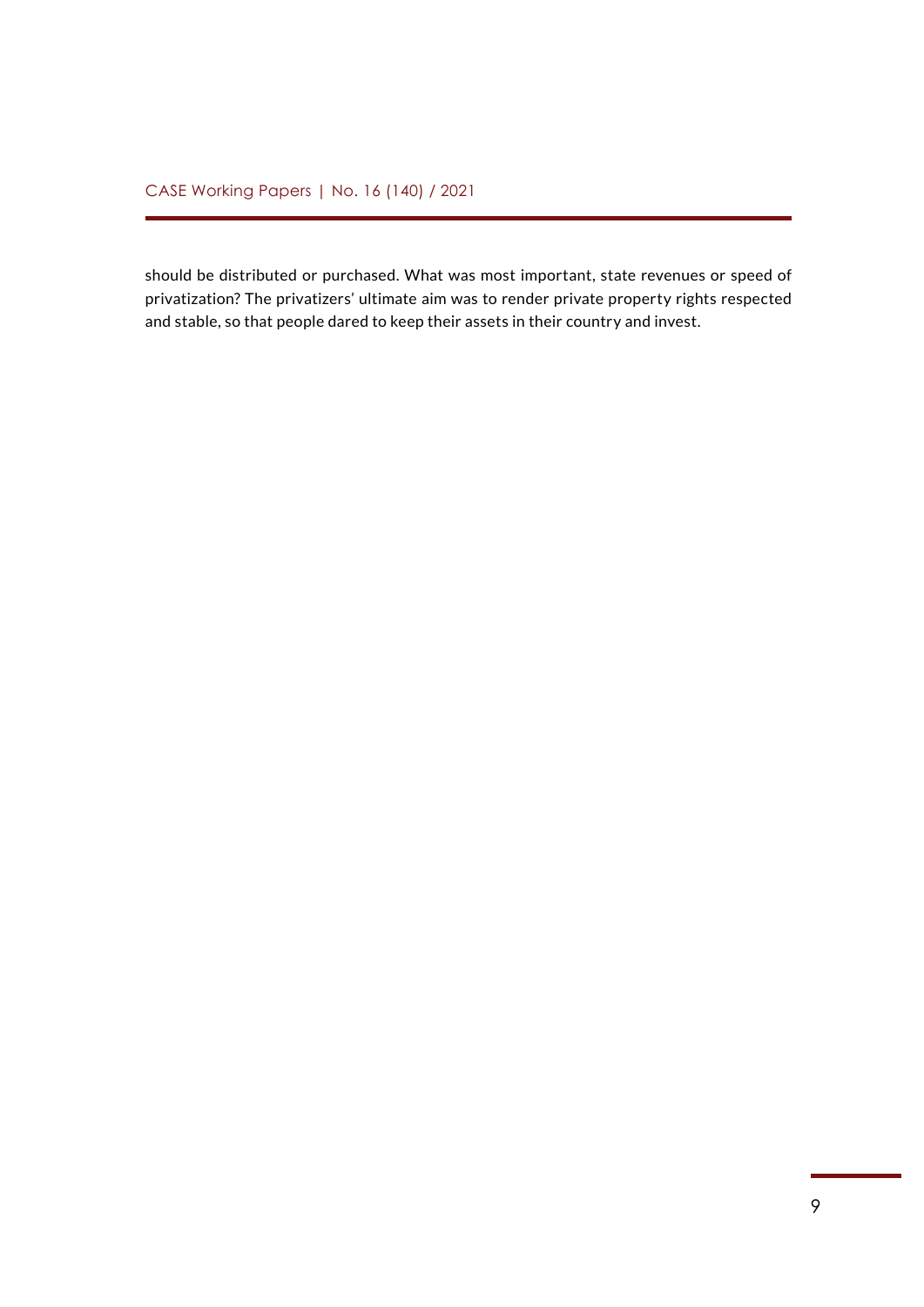# **Privatization Was Done 2. How Large-Scale**

The formerly socialist countries started with similar economic systems, though structural differences were significant, and the extent of late communist reforms varied greatly. Hungary had almost transitioned to a market economy, while many states remained completely Soviet. In Hungary, Poland, and the Soviet Union, market reforms had unleashed massive management privatization in the late 1980s. Managers "leased" the state enterprises they managed, effectively buying them gradually with the enterprises' profits. The reformers in these countries opposed the enrichment of the incumbent managers and called for a more just and effective privatization. Russia's President Boris Yeltsin (1991) concluded:

For impermissibly long, we have discussed whether private property is necessary. In the meantime, the party-state elite has actively engaged in their personal privatization. The scale, the enterprises, and the hypocrisy are staggering. The privatization in Russia has gone on, but spontaneously, and often on a criminal basis. Today it is necessary to grasp the initiative, and we are intent on doing so.

Privatization was seen as a given. The question was who would be given the spoils and the command, insiders or outsiders? Yeltsin preferred outsiders.

Another issue was the capacity of the state administration. East Germany benefited from the well-functioning and solidly financed West German state. It set up its Treuhandanstalt, which sold every enterprise in an open sale (Brada 1996; Akerlof et al. 1991). In most post-communist countries, by contrast, the state administrations were dysfunctional and corrupt and sabotaged reforms. Hungary and Estonia stood out as exceptions with quite decent state administrations. Estonia, which was small and had few enterprises to sell and good state administration, adopted that strategy as well (Laar 2002; Nellis 1994). Also, Hungary went for sales of big enterprises, assuming that its state-owned companies worked decently (Kornai 1990). Enterprises were supposed to be sold at a market price, but market prices were deeply depressed, which advantaged those who had benefited from the old system or had earned money illicitly during the early transition.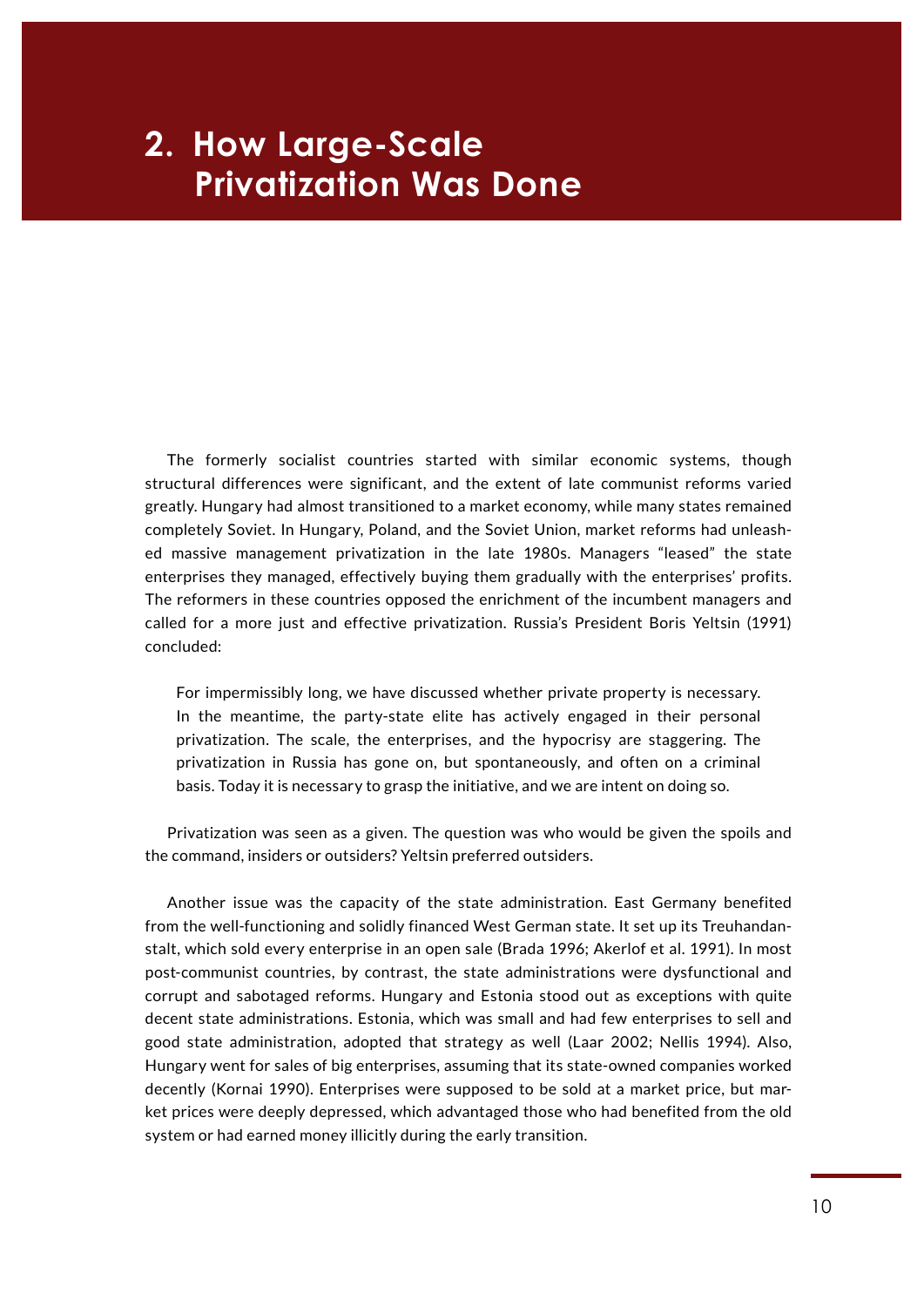Czechoslovakia pioneered voucher privatization designed to benefit all citizens (Klaus 2014). Russia and most other post-communist countries followed its example. In practice, however, a combination of insider privatization, voucher sales, and direct sales occurred. The Russian privatizers chose the Czech option of voucher privatization in favor of the people and a modern market economy against the old state managers and the old industrial ministries, while they intentionally ignored state revenues.

In August 1992, Yeltsin announced a program for voucher privatization that was quickly implemented. The Russian privatizers had many aims. They focused on economic efficiency. First of all, they wanted privatization to take place. Second, they insisted that enterprise management had to be depoliticized. Third, private property rights should be as clearly defined as possible. Fourth, a competitive market economy should be created. Fifth, the formation of a stock market was essential (Boycko et al. 1995). Equity and social justice were not high on their agenda. Restitution, which was common in Eastern Europe, was precluded since the Russian revolution occurred so long ago. Corporate governance was perceived as a premature topic to evolve out of the new ownership. A general idea was that the new owners would fight for their property rights and thus generate a decent judicial system. The Russian privatization attracted particular attention. It was the biggest and fastest privatization ever undertaken, and it was based on clearly formulated ideas. A key aim of Yeltsin and his privatization minister Anatoly Chubais was to stop management theft and instead distribute ownership to promote both modernization and justice (Chubais 1999; Åslund 1995, 226–232).

The Russian privatizers sought a balance between their ideas and the real political forces – state enterprise managers, employees, citizens, and capitalists, while they tried to exclude the old Soviet ministries, which wanted to persist as vast state holding companies. Their actual compromise amounted to one-fifth of the shares to the managers, two-fifths to the employees, and one-fifth to voucher privatizations, while the state kept the balance of about one-fifth of the shares. Although vouchers did not account for a large share of the ownership, they tipped the balance qualitatively from amorphous ownership to private ownership. Incredibly, in the course of two years, 1992-94, Russia privatized 16,500 large and medium-sized enterprises, each with more than 1,000 workers. This was the greatest privatization ever anywhere in the world. In 1995, Russia claimed 920,000 private enterprises (Blasi et al. 1997, 189, 192-93). A critical mass of private enterprise had been built.

Russia stands out as the poster boy of an economically successful but politically disappointing privatization of big enterprises. The main political conundrum was the so-called loans-for-shares privatization in 1995, which many called the original sin of the Russian reforms. That is paradoxical since most reforms had ended in 1993. Chubais as a lone reformer remained privatization minister in an anti-reform government, but he insisted on privatization. At this time, it was politically impossible to sell large enterprises to foreign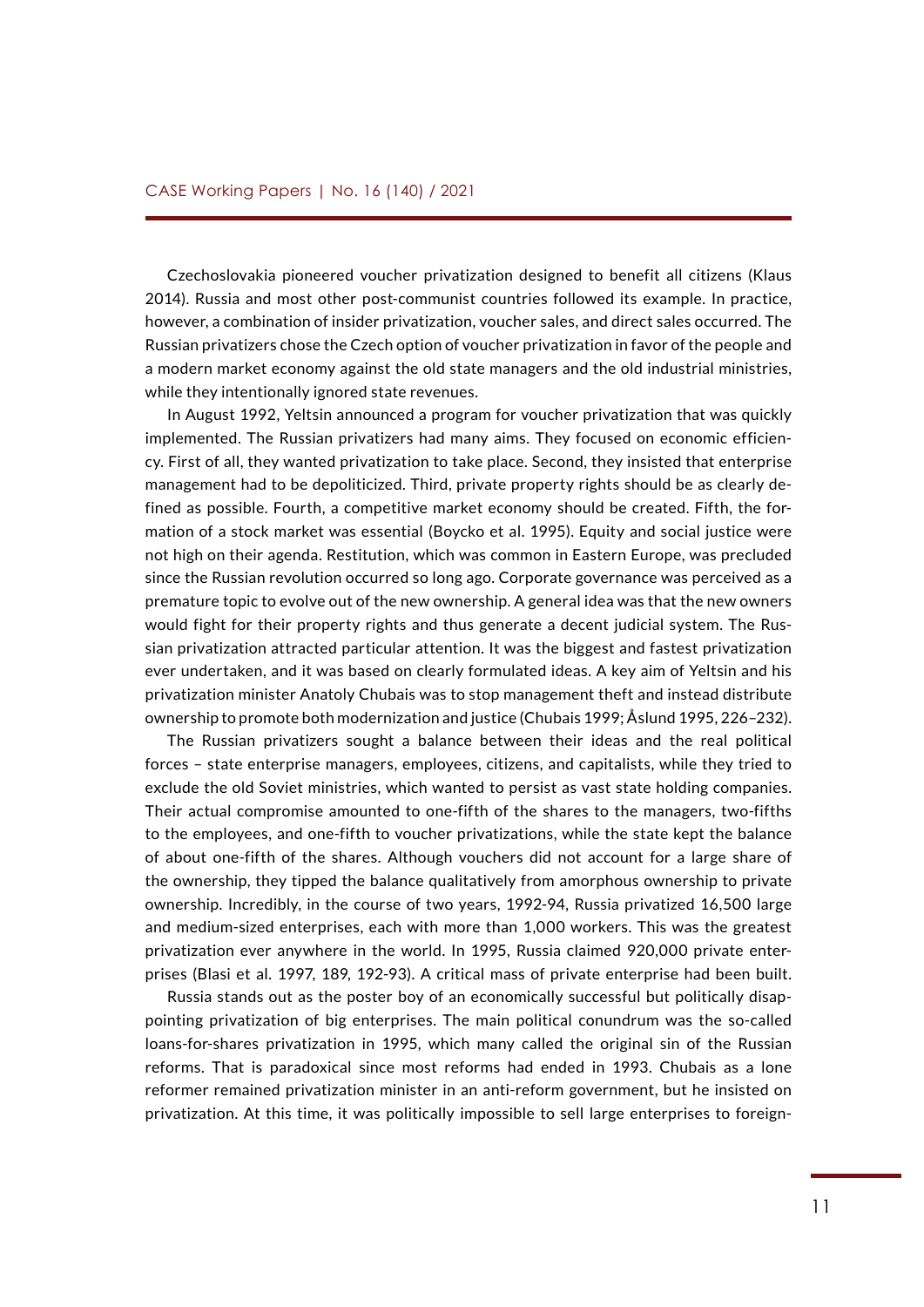ers, while the government was desperate for cash. The reformers wanted to tie the new businessmen to reform and Yeltsin (Freeland 2000). In fact, only 12 companies participated in the loans-for-shares privatization, and merely three changed principal owners, but they were important – the Yukos Oil Company, the Sibneft Oil company, and Norilsk Nickel, which were sold to young outside financial specialists. These three companies were economically extraordinarily successful (Shleifer and Treisman 2004).

But their great economic success led to the conspicuous enrichment of their young outside owners, which Russian society could not stomach. In the oil companies Lukoil and Surgut, the dominant owners just consolidated their ownership. Russia established vibrant stock exchanges early on, but they have deteriorated since 2008 because of poor corporate governance, caused by excessive state interference and poor rule of law.<sup>3</sup> Yukos was confiscated by the Russian state from 2003-5 in an irregular court process. Sibneft was bought by the Russian state company Gazprom at a price that was considered too high in 2005, while Norilsk Nickel remains private.

The Russian privatizers had feared that the old industrial ministries would take over the companies, privatize them to insiders, and establish monopolies, as was done with Gazprom. Gazprom is the outstanding example of insider privatization, carried out by Viktor Chernomyrdin, Prime Minister from 1992-1998. Its management used vouchers for their privileged privatization of 40 percent of the company for about \$100 million, while its market capitalization peaked at \$369 billion in May 2008. This was by far the biggest giveaway in the Russian privatization (Klebnikov 2000, 134-135; Åslund 2019a, 109–110).

Most other post-Soviet countries pursued privatizations similar to Russia's, but more slowly so. They carried out some mass privatization, but big enterprises tended to be sold in insider deals to members of the ruling elite. Contrary to anticipation, the quality of privatization did not necessarily improve over time. It did so in Central Europe, because the rule of law improved in the EU candidate countries, while it tended to deteriorate in the former Soviet Union (Gans-Morse 2017; Pomeranz 2019). By and large, the economic results of privatization were positive in nearly all regards however privatization was undertaken. Yet, the public has been dissatisfied with large-scale privatization in most countries, which has led to a trend to renationalization.

<sup>3</sup> Chrystia Freeland describes how the loans-for-shares privatization took place (Freeland 2000). Andrei Shleifer and Daniel Treisman assess the great success of these enterprises (Shleifer and Treisman 2004), while Stephen Fortescue (2006) and Kokh (1998) offer an overall positive economic perspective.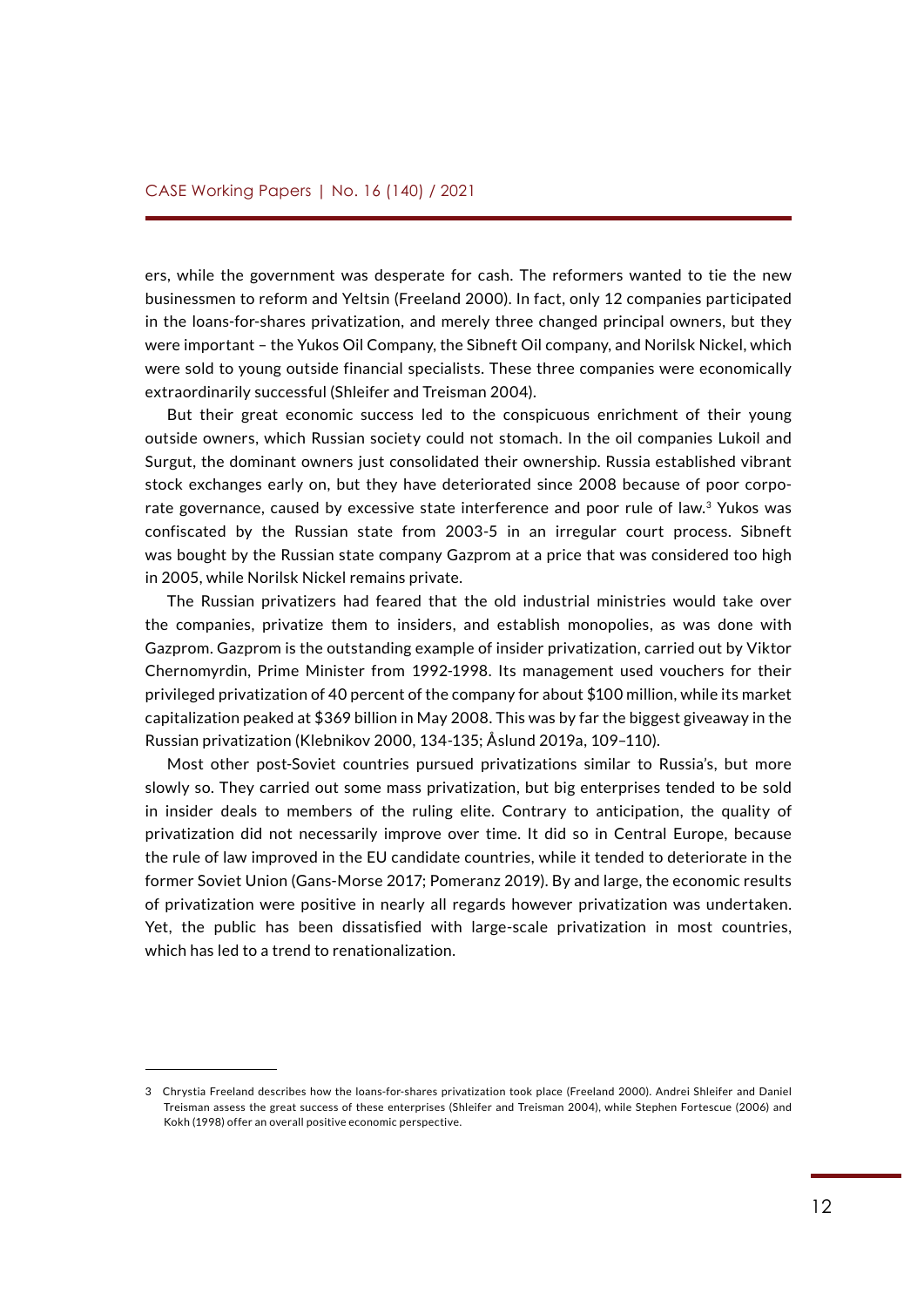# **EXAGE IDE:** the Large Privatization? **3. What Happened after**

Today, people have largely forgotten how awful communist enterprises were. Everything was wrong. The typical Soviet-type enterprises suffered from underinvestment and technical obsolescence. They were heavily overstaffed and poorly managed (Kornai 1992). The communist world had too many mid-sized factories, but far too few small enterprises and the large companies were too small. They were all autarkic and national. The management lacked knowledge of foreign countries and their languages, and rarely knew how to export (Brown et al. 1993).

At present, most old state companies are sad ruins for good reasons. They represent the desired creative destruction. Meanwhile, a few companies have become modernized and consolidated into much larger companies and are highly successful big companies. This was the desired restructuring. In a 1999 report, McKinsey Global Institute (1999) argued with great foresight that Russia could reach a long-term economic growth of 8 percent a year, if it only pursued the right economic policies. The physical and human capital was sufficient, but production of steel, for example, had to be concentrated to the best facilities. The crucial hurdle to success was to close down the many small and obsolete steel mills that were value detracting. Over the next decade, half a dozen of successful Russian steel companies had done so.

In their excellent book, *Starting Over in Eastern Europe*, Simon Johnson and Gary Loveman (1995) elaborated on how mastodon a change was needed to turn large Soviet-style enterprises in Poland into viable capitalist enterprises. Their properties, which had been no concern of a socialist state, had to be defined. A new owner had to possess considerable political leverage to claim the relevant assets. A big state enterprise usually had substantial social and local responsibilities, which needed to be evaluated and constrained, which could hardly be done without privatization. In an important 1993 article, Brian Pinto, Marek Belka, and Stefan Krajewski (1993) established that state-owned enterprises also carried out substantial restructuring, but the EBRD (1999) concluded that state-owned enterprises cut costs reasonably well, but they did not show entrepreneurship.

The situation was even worse in the former Soviet Union because of the far-reaching criminalization of the economy in the early 1990s (Klebnikov 2000). When a Russian or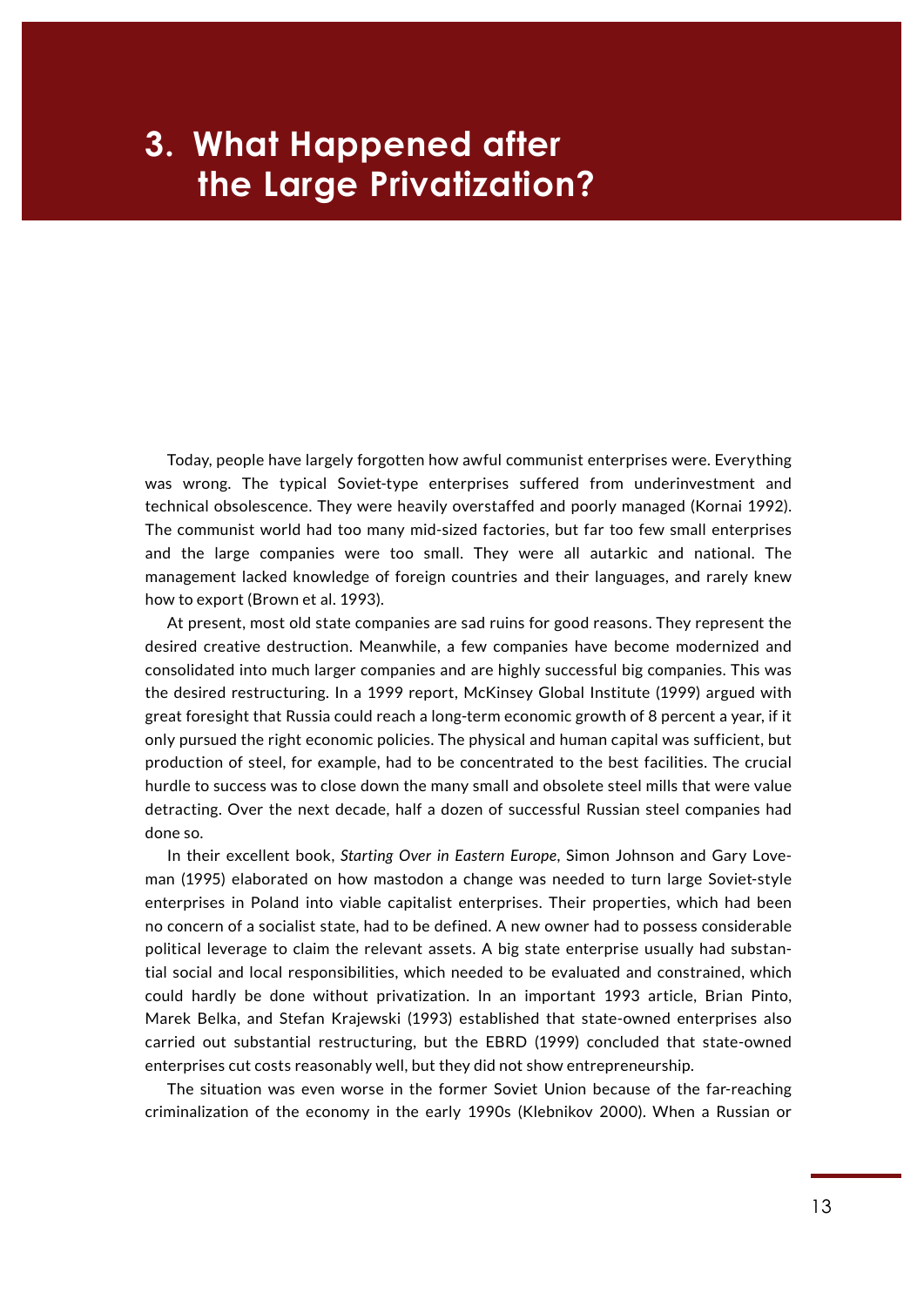Ukrainian outside owner took over an old Soviet enterprise, the new owner had to secure physical control of the company, which often meant sending in private security forces. Next, the new owner needed to stop the stealing by the staff, which was characteristic of Soviet enterprises. This was particularly true for the transportation and construction departments, the whole staff of which were typically sacked. The ensuing step was to take control over the finances with the assistance of an international auditing company, while bookkeeping was usually in good order, since money had not been important under socialism. The engineers and workers were usually quite competent and decent. The new owner tended to invite a Western management consulting company, such as McKinsey, to improve the efficiency of production. Often, a Soviet-style company suffered from a few bottlenecks that small investments could cure.

Soviet enterprises endured chronic overstaffing, and usually most of the employees needed to be laid off, which involved disputes with workers, trade unions, and local authorities. National owners were better suited for such battles than foreigners with little comprehension of local social and political demands. Soviet companies often comprised company towns with plenty of non-core assets to be sold off. Since Soviet enterprises did not scrap equipment, enterprises were cluttered with obsolete paraphernalia. New national owners had little capital, so they used the viable existing Soviet equipment, while foreign owners usually scrapped it all and invested in new machinery, which was more expensive. In Russia in the early 1990s, it was said that no foreign company should purchase a company with more than 1,500 employees, because such a company was unmanageable. In all these matters, locals tended to be superior to foreign owners (Åslund 2013, 206–211).

To accomplish a successful enterprise restructuring, a new owner needed great powers. Given the absence of the rule of law and good corporate governance, such powers required concentrated ownership. This is one of the least understood aspects of the restructuring of big post-communist enterprises. Since the new owners had exhausted most of their funds by purchasing assets in the early 1990s, they were unable to carry out real investment for several years. Most companies had minority shareholders, often foreigners, who had participated in the voucher auctions. The minority shareholders wanted good corporate governance to achieve a fair value of their investments, whereas the new post-Soviet owners preferred to dilute their shares, which prompted foreign investors to sue the new majority owners.

By the end of the 1990s, the contesting parties settled their conflicts, all far richer than in 1995. The new owners had consolidated their ownership. Given the great economies of scale in resource industries, the big companies won out. Since concentrated ownership was highly desirable to overcome the poor rule of law, the new owners swiftly became multi-billionaires. This was true of energy, metallurgical, and mining companies in Russia, Ukraine, and Kazakhstan.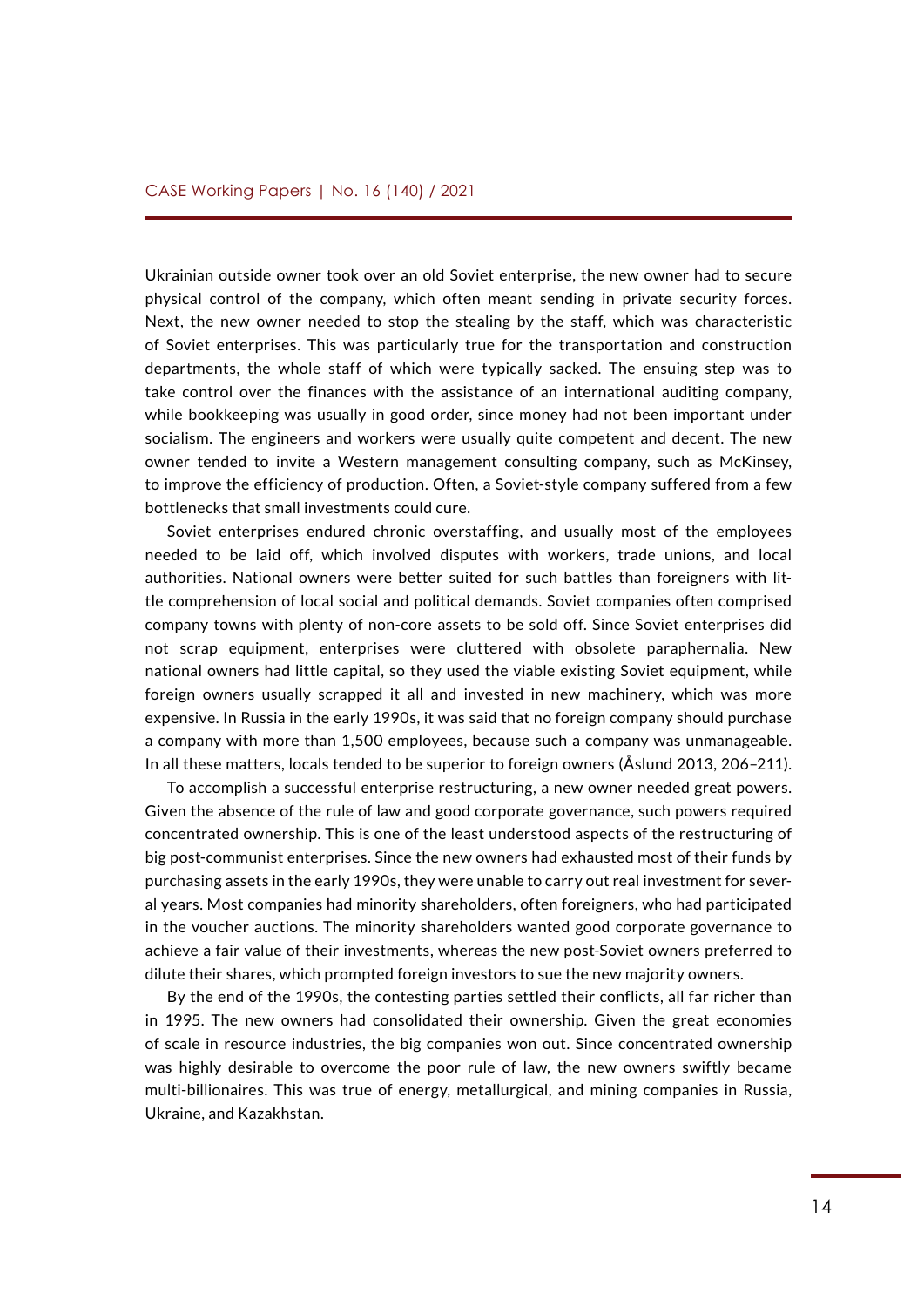By 1999, the new Russian owners turned around, opting for transparency, good corporate governance, and initial public offerings on international stock markets, usually the London Stock Exchange, because they wanted to boost their share prices. Yukos and Sibneft were stellar examples of success. But they had misjudged the process politically. Transparency exposed them to public criticism. Unfortunately, this process of legalization came to an abrupt end in 2004, because the Russian rulers had abandoned its proclaimed project of developing the rule of law and instead focused on concentrating their own power and wealth (Åslund 2019a).

Sergei Guriev and Andrei Rachinsky (2005, 148) noted, "Oligarchs seem to run their empires more efficiently than other Russian owners [but] a majority of the Russian population deems their property rights illegitimate, which creates a fundamental problem for building a democratic and prosperous Russia." They concluded presciently, "An unpleasant implication of this analysis is that the development of democracy in Russia may take a long time." They were all too right.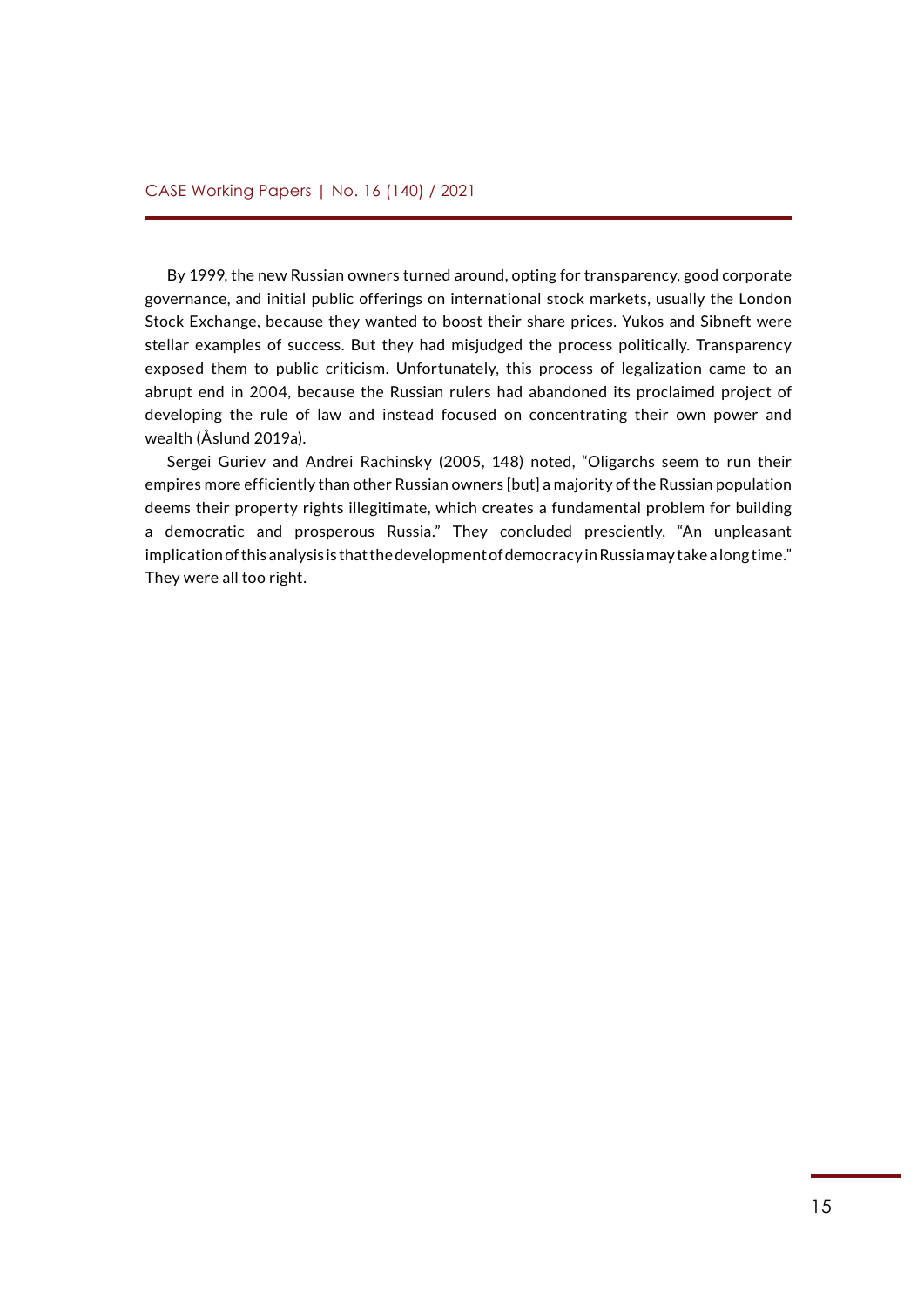The short answer to the question what went wrong is "the oligarchs." The very concept arose in Russia and Ukraine around 1994. Previously, Russians spoke of "New Russians," meaning newly wealthy businessmen, who indulged in conspicuous consumption. The problem was not their economics but their politics and lifestyle.4 Allegedly, they did not pay taxes, but the crucial complaint was that they had bought the state – courts, governments, parliaments, and media – and that they promoted corruption and indulged in corporate raiding (EBRD 1999).

When you ask so-called oligarchs, you hear a very different story. They complain that predatory state agencies do not obey the laws. Only the strongest, that is, the oligarchs, survive the attacks by lawless law enforcement agencies – courts, prosecutors, tax authorities, and security services. $5$  Both stories are true, but what is the hen and what is the egg? How is it possible to break the vicious circle? What was the main problem? Was it the privatization method, the oligarchs, or the predatory state agencies?

The fundamental shortcoming was that the rule of law was not built in the former Soviet Union, where only Georgia has some elements of the rule of law and thus property rights. The post-communist EU states, by contrast, have comparatively good rule of law (Transparency International 2021). Notably, Poland and Hungary already had functioning commercial law for their private enterprises – significant early reforms were pursued and then came the EU with its *acquis communautaire* forcing all EU candidates to adopt plenty of sound laws and legal practices, with the European Court of Justice as the ultimate arbiter.

Many observers of the post-communist transition have argued that the reformers should have started by building the rule of law, but that was not a realistic option, because the necessary reform capacity was absent. Almost all reformers were economists with little knowledge of law. The communist world had many lawyers, but most of them were servants of the state, while others were commercial lawyers, focusing on making money. Very few post-Soviet lawyers were reformers, and no reform is possible without competent domestic reform leaders.

<sup>4</sup> The best account of the Russian oligarchs is Freeland (2000). Another excellent account is Hoffman (2002).

<sup>5</sup> Based on many personal conversations with Russian and Ukrainian big businessmen over the years.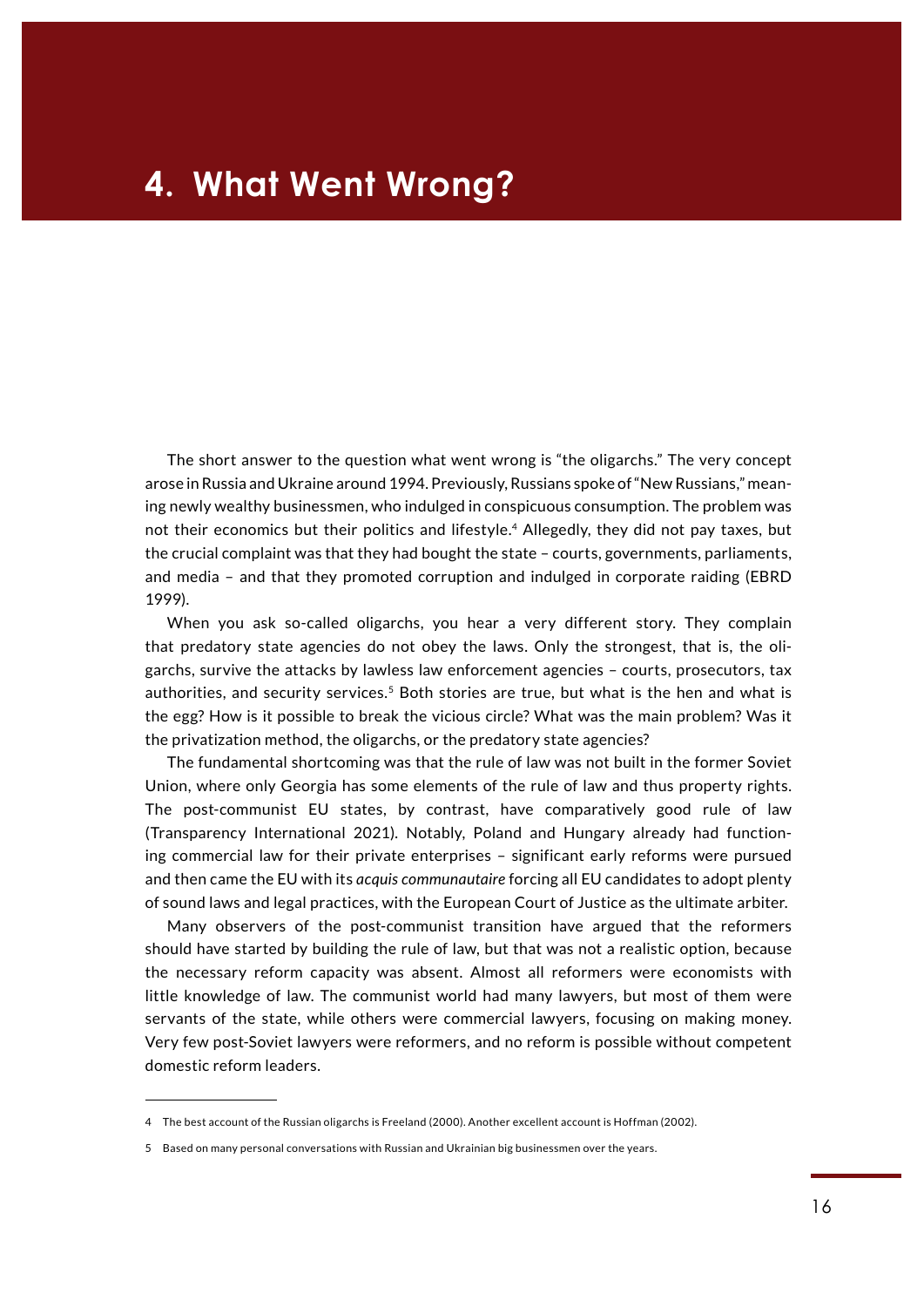Boycko et al. (1995, 150-151) offered a fundamental argument: "Privatization has created a substantial class of property owners who are increasingly demanding reforms that assure protection of property and contract enforcement. The most important of these reforms is the creation of commercial laws covering a whole range of market transactions." Unfortunately, the new enterprise owners in the former Soviet Union stopped half way. They promoted the adoption of modern commercial legislation, such as joint stock company laws and commercial codes, but they did not fight for their property rights and thus the promotion of the rule of law at home.

Konstantin Sonin (2003) put it most succinctly. Instead of lobbying for better rule of law, the new rich can easily afford their own protection, including by bribing officials to protect them from competitors (Havrylyshyn 2020, 194). Unlike the American robber barons, they benefitted from the services of offshore havens. Many new entrepreneurs made great fortunes, but since they did not trust their property rights at home, they transferred their surplus cash to offshore havens with sound rule of law, limiting their domestic investment.

With a keen understanding of the political and legal realities, post-Soviet businessmen started talking about the "redistribution of property." They expected that new rulers would seize their assets, and so they did. In authoritarian countries, the ruler and his family indulged in corporate raiding and extorted an increasing share of the profits of others. In semi-democratic countries, the corporate raiders were businessmen who had bought courts and politicians.

The turning point for the whole region occurred in 2003, when Putin had Russia's richest man, Mikhail Khodorkovsky, arrested in order to confiscate his oil company. Other post- -Soviet countries followed suit, and big businessmen learned the lesson. Either they nurtured a close relationship with the ruler and paid their due, or they accepted to sell their companies to the state or to the ruler's friends at modest prices and then emigrated.

This is not only a Russian or Putin problem, but it is generally true of the post-Soviet countries, while the EU members have maintained much stronger judiciaries and thus property rights. Political governance and property rights move in parallel. Not one of the post-Soviet countries is recognized as a democracy by the authoritative Freedom House (2020). It categorizes seven countries (Azerbaijan, Belarus, Kazakhstan, Russia, Tajikistan, Turkmenistan, and Uzbekistan) as "not free," while the other five post-Soviet countries (Armenia, Georgia, Kyrgyzstan, Moldova, and Ukraine) are labeled as "partly free." This distinction is significant. The seven unfree countries are consolidated dictatorships, or authoritarian kleptocracies, where the ruling family controls all property and focuses on the interests of a narrow elite (Åslund 2019a; Belton 2020). The five partly free countries may be called oligarchic. None of them are fully democratic, but elections matter. They are open and politically unstable with frequent regime changes. None of their rulers have managed to consolidate power for a significant period.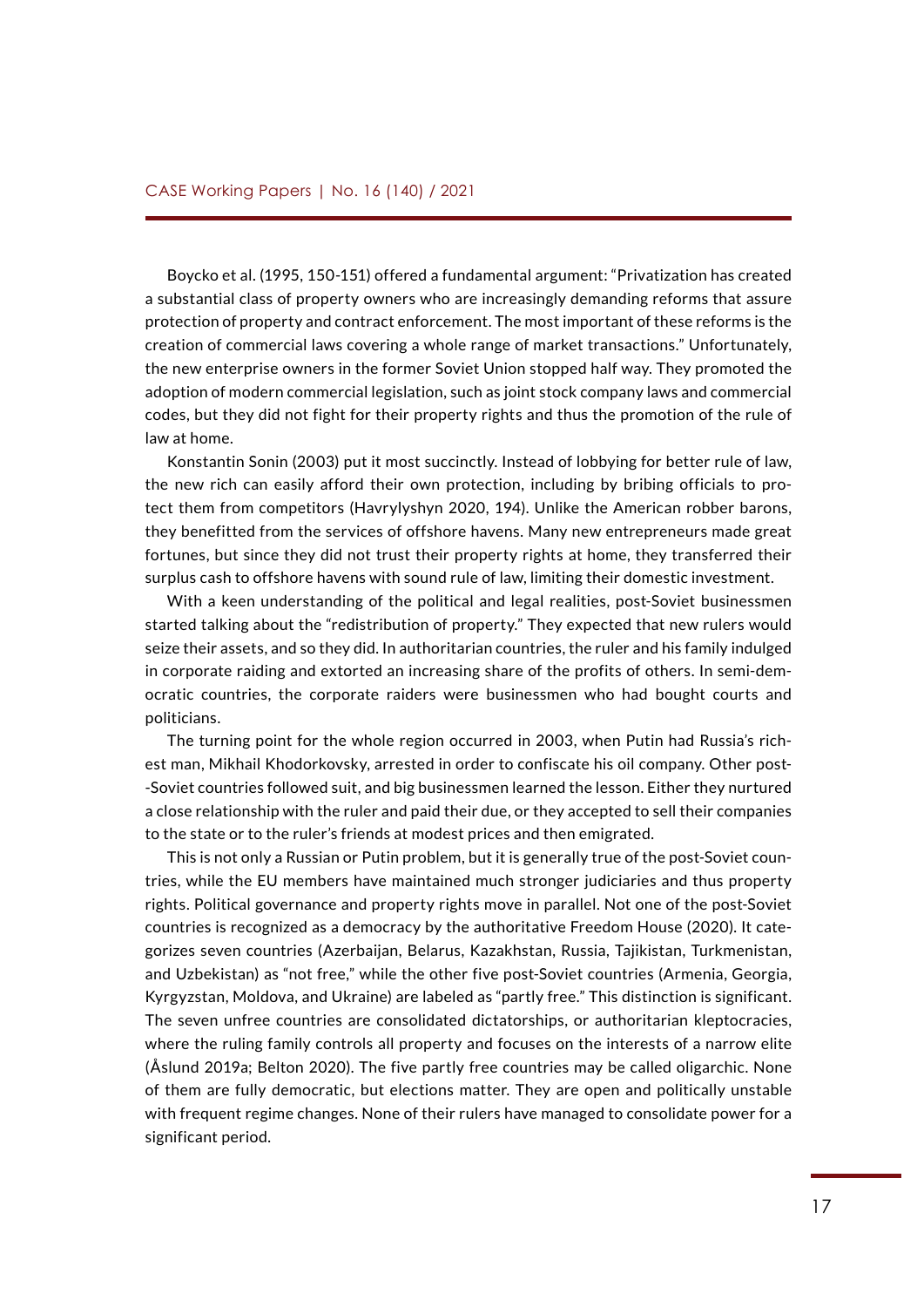Among the countries that were part of the Soviet Union, two countries are exceptions with regard to judicial reform and property rights, Estonia from 1991, and Georgia under Mikheil Saakashvili from 2003. In both countries, earnest reformist lawyers executed truly radical judicial reforms from the top down. They abolished the old prosecutors' offices and courts and laid everybody off, building up new agencies and employing outsiders. No lustration was needed. Given the small numbers of judges and prosecutors required, this was feasible by attracting lawyers from the private sector and newly trained lawyers (Laar 2002; Bendukidze and Saakashvili 2014; Åslund 2015, 138-146). The international support was minimal, and it tended to focus on commercial issues, not on the judicial system itself (Pistor et al. 2000).

This failure to pursue judicial reform was not necessary. Estonia and Georgia have shown that sound judicial reform is possible in the region and how it should be done. Estonia has persistently topped the Transparency International Corruption Perception Index (2021) among post-communist countries and Georgia among post-Soviet countries. Lithuania and Latvia have followed Estonia's stellar example and have successfully reinforced property rights (Baltic Ways…2011). We know how to establish strong property rights. Unfortunately, many rulers prefer the absence of the rule of law because it gives them more political and financial power.

Property rights need to be established through judicial reforms started by insightful lawyers from the top of the state. There must be a clear design and strict execution. Such reforms do not evolve through trial and error. No good reform has been done unless led by a top reformer who knows what he is doing and really wants to succeed. The conclusion is as simple as shocking: You succeed with what you know, believe in, and focus on, but you have to fight.<sup>6</sup> In the early Yeltsin years, judicial insights and competence were missing. As we now know, Putin aspired to absolute power and opposed the rule of law (Åslund 2019a, 50-52). The situation was similar in other post-Soviet countries.

Since 2003, the Kremlin has pursued a policy of renationalization, promoting the idea that big companies, especially resource companies, should be owned by the state. According to opinion polls, the public has responded positively to this message. Roughly half of the Russian economy remains under state control. Private companies grow faster, but the state catches up through nationalizations (Radygin et al. 2018; Di Bella et al. 2019; EBRD 2020). Yet, the distinction between state ownership and the ownership of cronies is becoming blurred, as the Putin regime has transferred a substantial share of major state companies to close friends of the presidents (Nemtsov and Milov 2008; Dawisha 2014; Åslund 2019a). The concentration of ownership to the state, Putin's friends, and aging oligarchs with little interest in economic

<sup>6</sup> The same is true of democracy building. No post-Soviet reformer had a clue about democracy building, so how could it possibly succeed? (McFaul 2001; Åslund 2013).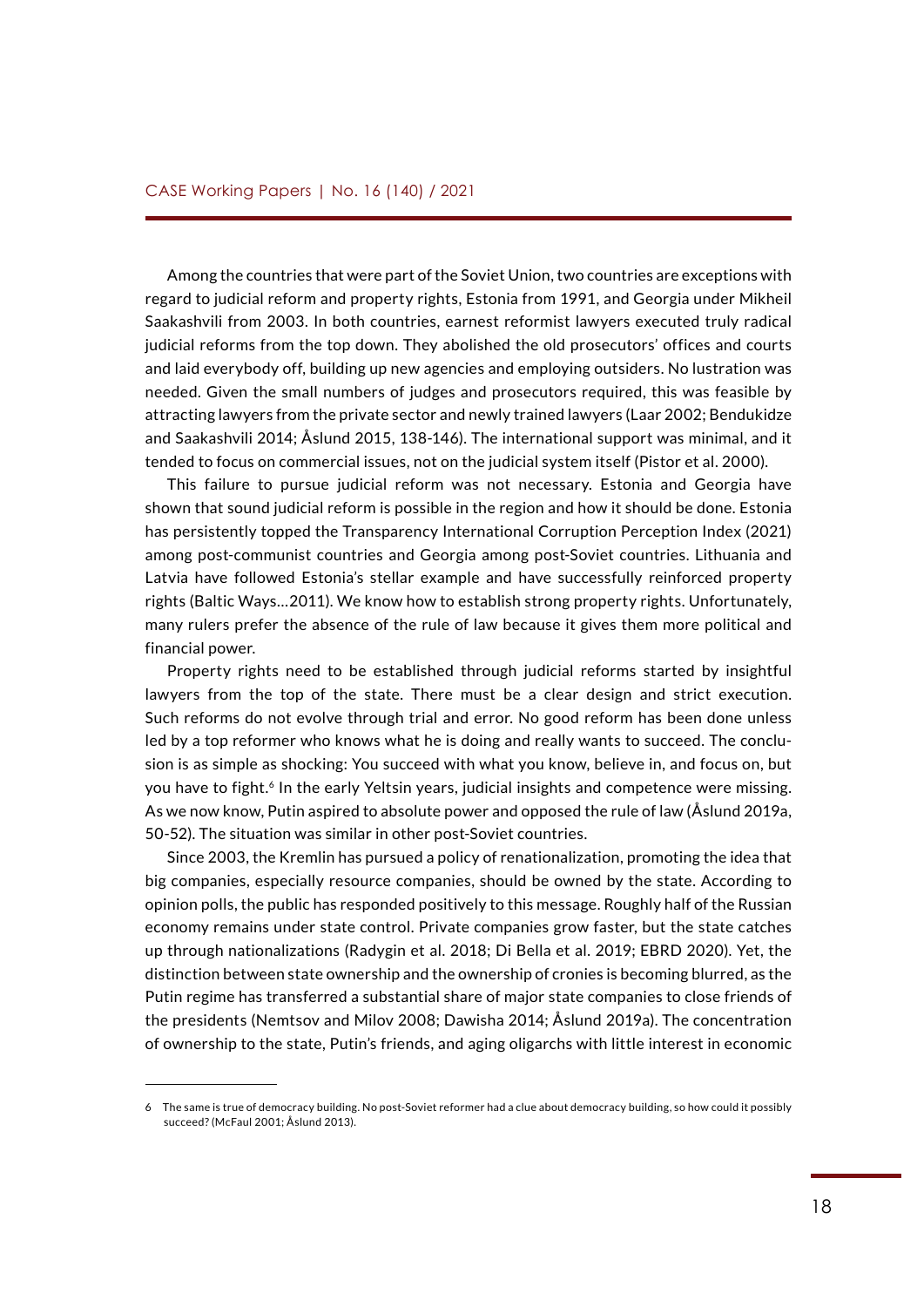growth is an important cause of Russia's economy having been nearly stagnant since 2009 and completely stagnant since 2014.

Throughout the post-Soviet world, the remaining state companies are major sources of corruption. No economic crime in the Russian economy appears greater than Gazprom. In a fine study, opposition analysts Boris Nemtsov and Vladimir Milov (2008) established that Putin's cronies extracted \$60 billion from Gazprom in 2004-8 through overpriced no-bid procurement contracts and asset stripping. The looting by Putin and his friends has continued unmitigated. Nemtsov was shot dead outside of the Kremlin in February 2015 and Milov recently fled to Lithuania. In 2018, two Sberbank CIB analysts concluded: "Gazprom's investment program can best be understood as a way to employ the company's entrenched contractors at the expense of shareholders" (Fak and Kotelnikova 2018). They were immediately sacked.

As the EBRD *Transition Report* for 2020 points out, renationalization is a general phenomenon embracing most post-communist countries. The fundamental problem is that politically influential wealthy businessmen and top government officials have an interest in undermining the rule of law and property rights in order to be able to enrich themselves as much as possible. This concept has become known as *Sistema*, that is, the system (Lough 2021).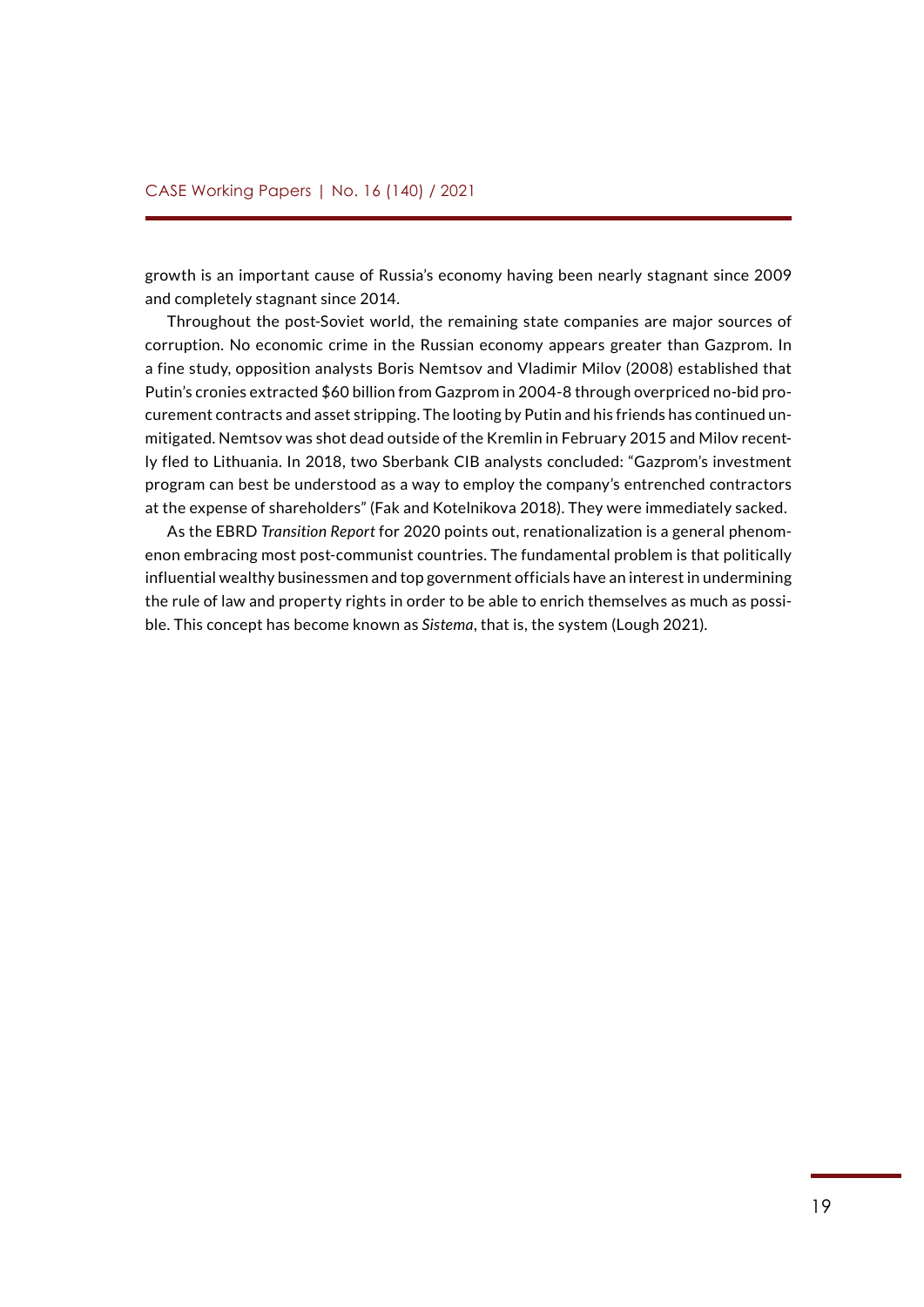# **Have Been Renationalized? 5. Why Big Companies**

The patterns of renationalization are clear. The key industries are what the Bolsheviks used to call the commanding heights of the economy – banks, energy, transportation, and communication. The state is coming back with a vengeance. Yet, the state share of GDP remains rather stable. The explanation is that while the state takes over more enterprises, it has a preference for the old, shrinking economy, and it manages its companies poorly.

In the early 1990s, as inflation was brought under control, bank crises occurred in almost every country, with the exception of Poland. The biggest crash took place in Russia in August 1998, when half of the private banks went under. Millions of depositors lost their money, and it took years for the government to establish deposit insurance. In Russia, only the old state savings bank, Sberbank, safeguarded deposits. People flocked to remaining state banks, granting state banks cheaper funding than private banks. When necessary, the state bailed them out. The capital market understood, so private funds happily bought state bank bonds (Vernikov 2012).

Bank crises were even more frequent than in the West, and the state usually took over failed banks. Ukraine is an illustrative example. Traditionally, it had two state banks, the savings bank (Oschadbank) and the export-import bank (Ukreximbank). Each was run by loyalists of the rulers, and they bailed out influential companies when requested. In return, the government recapitalized them repeatedly. After the two financial crises of 2008-9 and 2014-15, 100 private banks went under, so the state bank share rose to nearly two-thirds of all banking assets (Åslund 2015).

In similar developments in Russia, Sberbank has grown to the biggest bank, followed by VTB, which used to be the foreign trade bank. As a monopolist, Sberbank is making huge profits, while the next three big state banks – VTB, Gazprombank, and Rosselkhozbank (the agricultural bank) – are patently loss-making, but the Russian government recapitalizes them when required. From 2014-18, some 500 private banks collapsed in Russia. The managers of some big private banks had opted for excessive risks, not least because of the unfair competition with the big state banks. When they went bankrupt, the state took them over (Åslund 2019b).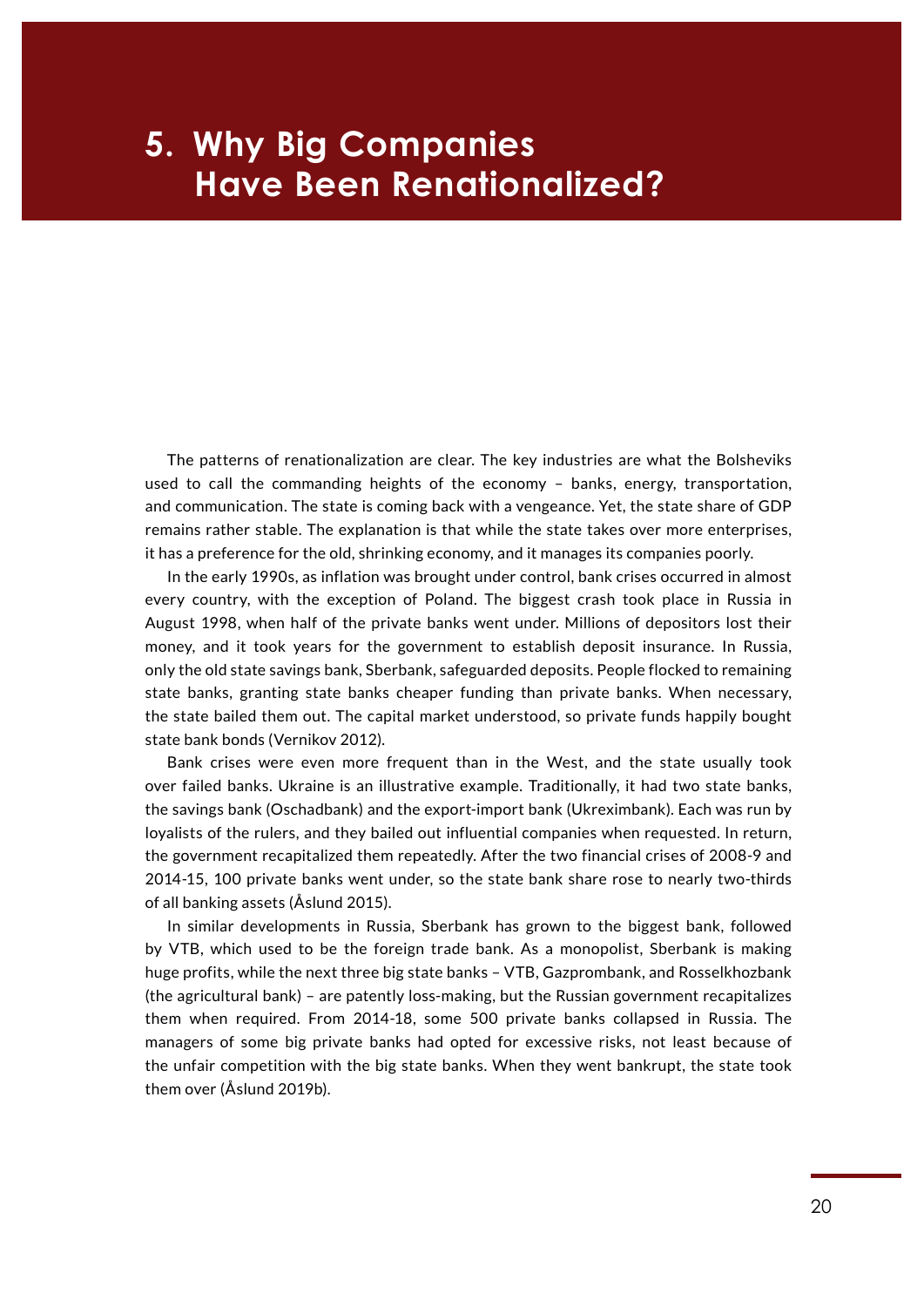In the early 1990s and after the Russian crash of 1998, private banks took over throughout the reformist former communist countries. In Central and Eastern Europe, the old state banks were privatized in an orderly fashion, often through purchases by West European banks. In the former Soviet Union, unregulated new private banks mushroomed. From 2005- 08, Western banks bought good local private banks in Russia and Ukraine. State banks stayed dominant only in the most conservative communist countries. After 2008, however, West European banks have wanted to get out if possible. All but three significant foreign banks have departed from Russia, finding the business environment too unfriendly and the economy stagnant.

Since the Russian state banks are big, they pay little attention to small and medium-sized enterprises but concentrate their credits on big state enterprises, and the government often requests them to subsidize loss-making state companies. The big expansion of the state sector in Russia occurred in 2009 as a result of a government bailout of the 200 biggest companies (Radygin et al. 2018). State banks tend to accumulate large non-performing loans, more than 40 percent in Ukraine. State banks in Russia have frequently been accused of having been involved in corporate raiding by unexpectedly pulling credits early (Åslund 2019b). The three countries where state banks dominate – Russia, Ukraine, and Belarus – stand out for having had no growth since 2014. Clearly, the unfortunate allocation of credits by state banks and their unreliability hamper economic growth.

In Poland and Hungary, the causes of renationalization have been quite different. During the global financial crisis, foreign-owned banks in these countries were accused of not expanding credits to support these economies, though none of them withdrew at that time. The foreign-owned banks had provided a substantial volume of housing mortgages in Swiss francs and euros, which became much more expensive as the Hungarian forint and the Polish zloty were devalued. Hungary imposed special taxes on foreign banks and Hungary and Poland legislated reductions in the cost of mortgages in foreign currency. Realizing that the business environment was no longer propitious, foreign banks have gradually sold their assets in Hungary and Poland. Today, hardly any West European bank seems interested in buying any bank in Eastern Europe, while state banks have expanded (EBRD 2020, 68-85).

Another industry that has seen substantial renationalization is energy. The outstanding examples are the big Russian oil companies – Yukos, Sibneft, TNK-BP, and Bashneft. These four companies were thoroughly restructured and modernized by Russian outside investors and produced stellar performances before their renationalization. The state oil company Rosneft captured them because of its political clout. Rosneft's successes are due to its seizure of these more efficient companies (Gustafson 2012).

In Poland, the main state oil company PKN Orlen was never privatized because of national security concerns. The electricity companies have been renationalized, partly because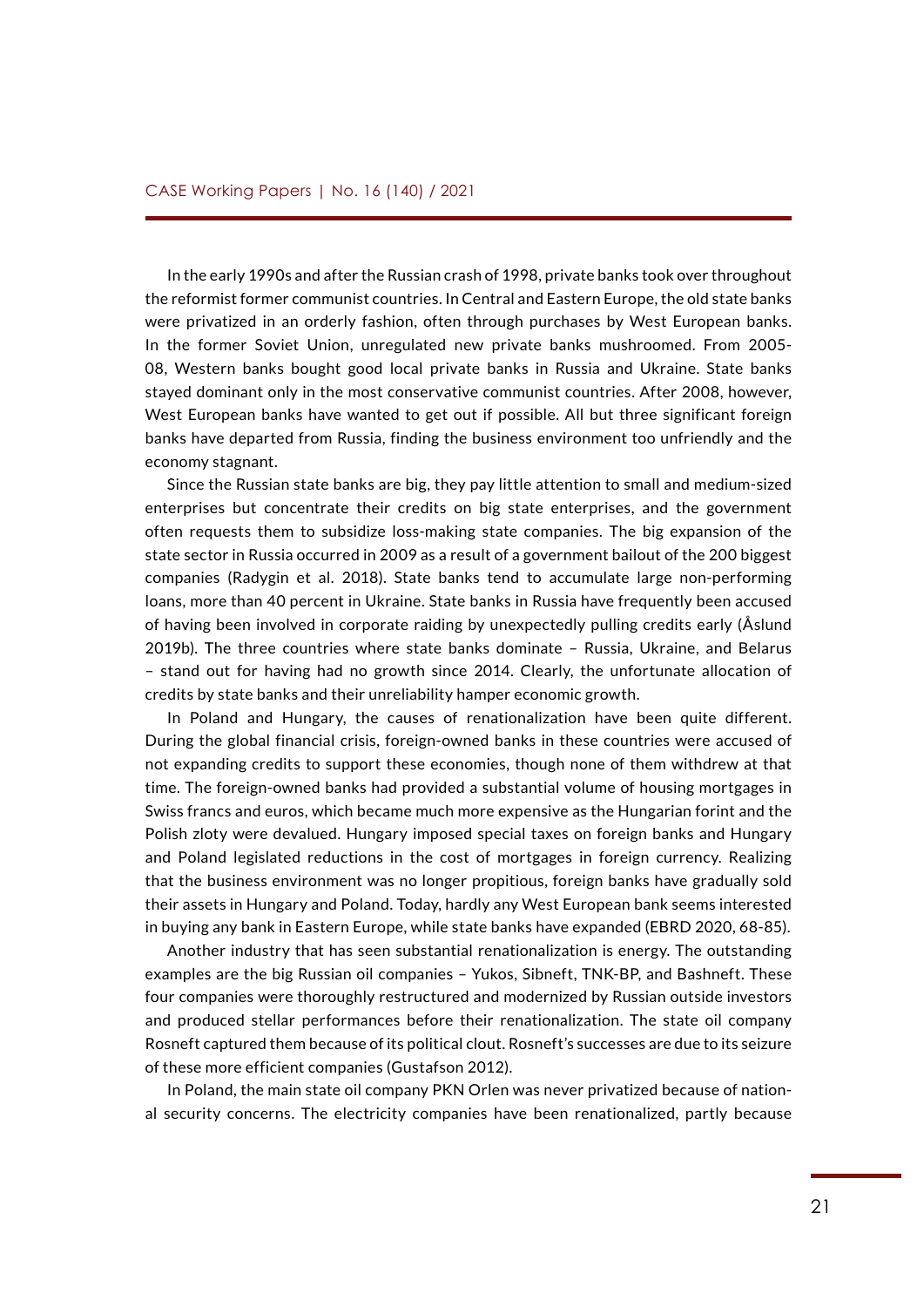West European owners were not allowed to set profitable tariffs and partly because the Polish government desired "national champions," meaning large state-owned companies. Yet, unlike in Russia, these state purchases were voluntary, and the state paid. These nationalizations were driven by populism, national security, and politics, not by economics.

The Polish coal mines have stayed state-owned because the government failed to overcome the political impediments to privatization. As a result, the Polish coal industry has seen a steady decline, with decreasing production and steady losses. The Russian coal industry, by contrast, was privatized in 1999, which led to its expansion and profitability, and it has stayed owned by wealthy oligarchs (Åslund 2013, 110-112). The substantial Czech coal industry looks more like Russia than Poland. The big Czech coal companies were privatized by domestic businesspeople, who were commercially highly successful, but when global coal prices plummeted in 2016, one of the biggest coal companies went bankrupt and was renationalized (Lazarova 2018).

This brief review of some major renationalizations offers a rather clear picture. In the banking sector, many domestic private banks went under, often because of embezzlement. No foreign bank in the region went bankrupt, but criticism mounted that they exposed their creditors to excessive risks, while not providing sufficient credits in the global recession. The governments have chased them out with regulations, taxation, and rhetoric. After the state had taken over banks, it was difficult to sell them, given that too many foreign banks had suffered bad experiences, and EU demands for more bank capital made West European banks reluctant to commit to Eastern Europe. State banks have typically benefited from cheaper funding and implicit state guarantees, while they have concentrated their credits to not very profitable big state-owned companies, seriously harming economic development. Today, American private equity funds appear to buy banks in Eastern Europe.

The energy and mining sectors offer a different picture. Privatization led to highly successful enterprise restructuring in coal and oil, but these fortunes went to outside investors with little political support. Neither domestic oligarchs nor foreign companies could defend their property against the popular emotions exploited by populist governments, so they were forced to sell to the state. The government wanted to obtain the fruits of their successful restructuring, investment, and modernization.

None of these renationalizations appear to have been beneficial to the national economy of the country in question, though several bank nationalizations appear to have been necessary to counter destabilizing fraud.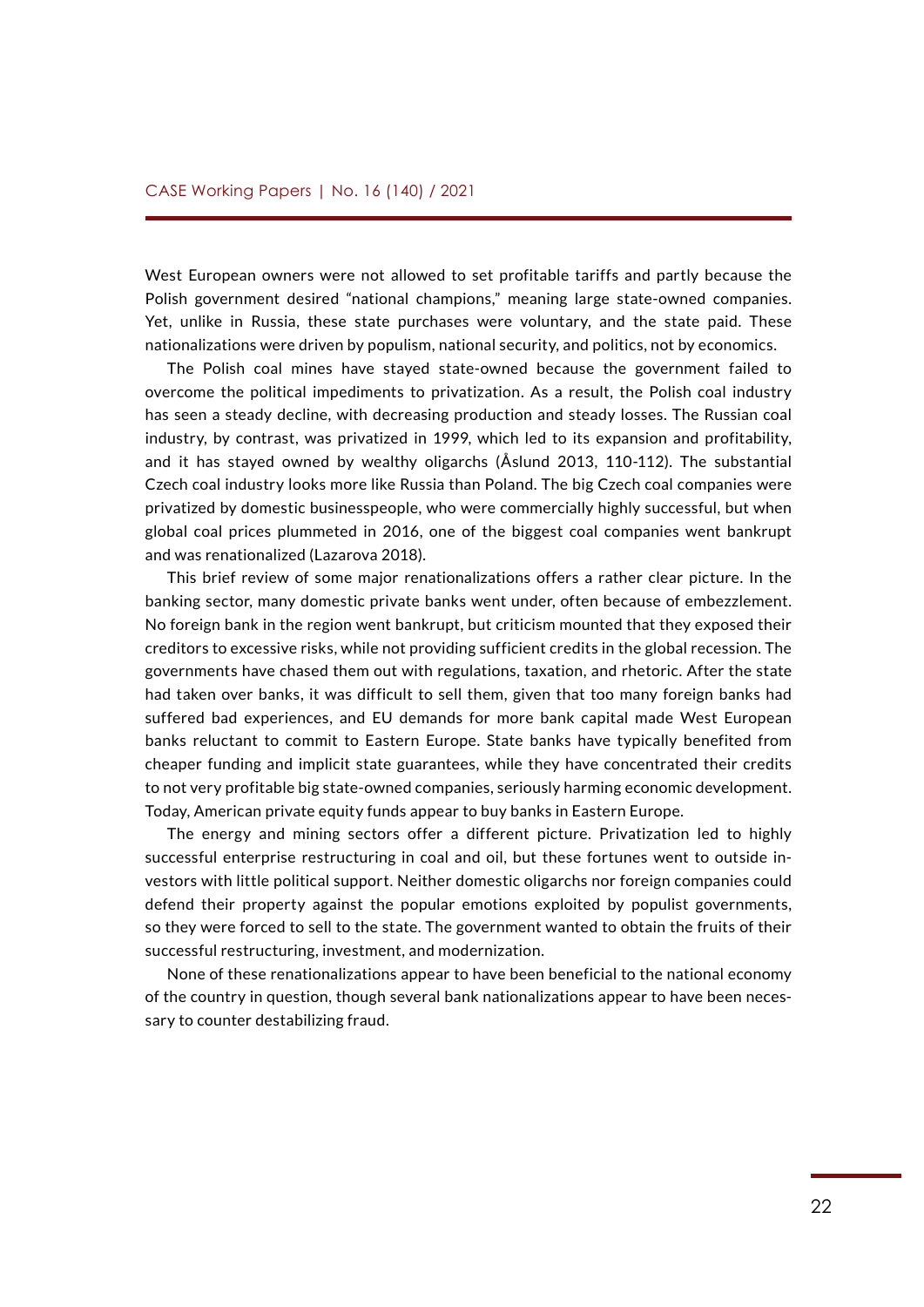# **Differently? Forget Privatization! 6. What Could Have Been Done**

In hindsight, it appears obvious that the development of the rule of law should have been at the top of the agenda in the early transition, but at the time, few lawyers promoted the development of the rule of law. The pioneers were the Germans, who imposed the West German legal system in East Germany. Estonia followed suit with radical judicial reform, but hardly anybody paid attention. The dominant Western view in the early 1990s was that the socialist world had a respectable judicial system, so judicial reform was not deemed essential (Pistor et al. 2000).

In a conversation in Kyiv in 1995, Daniel Kaufmann, the resident representative of the World Bank in Ukraine, told me that as a Latin American he found it strange that Ukrainian judges were not very corrupt, given how much money they could make. He rightly predicted that soon they would be. In the former Soviet Union, courts have become hearths of corruption.

The fundamental insight is that the defense of property rights is not connected with the mode of privatization but with judicial reform. Regardless of how privatization was carried out in the EU countries, property rights and thus privatization were much more easily ccepted there because they had much better rule of law than the post-Soviet countries. Businessmen and commercial lawyers promoted plenty of sound commercial legislation, but the defense of property rights required profound judicial reform, which was beyond their pale.

Another key observation is that the economic success brought about by privatization has not rendered the private ownership of a company acceptable. Few privatizations have been as economically successful as the privatizations of Yukos, Sibneft, and TNK-BP (Shleifer and Treisman 2004). Therefore, the Russian state took them over. In hindsight, Lukoil seems to have been wise. Its owners did not try to maximize their profits but political security (Alekperov 2011).

In general, private ownership of large enterprises in authoritarian or semi-authoritarian states is only accepted if the owners serve and pay the ruler personally. Needless to say, this is unrelated to the privatization of a specific company or its economic performance. The better a company performs economically, the more likely the owner is to become over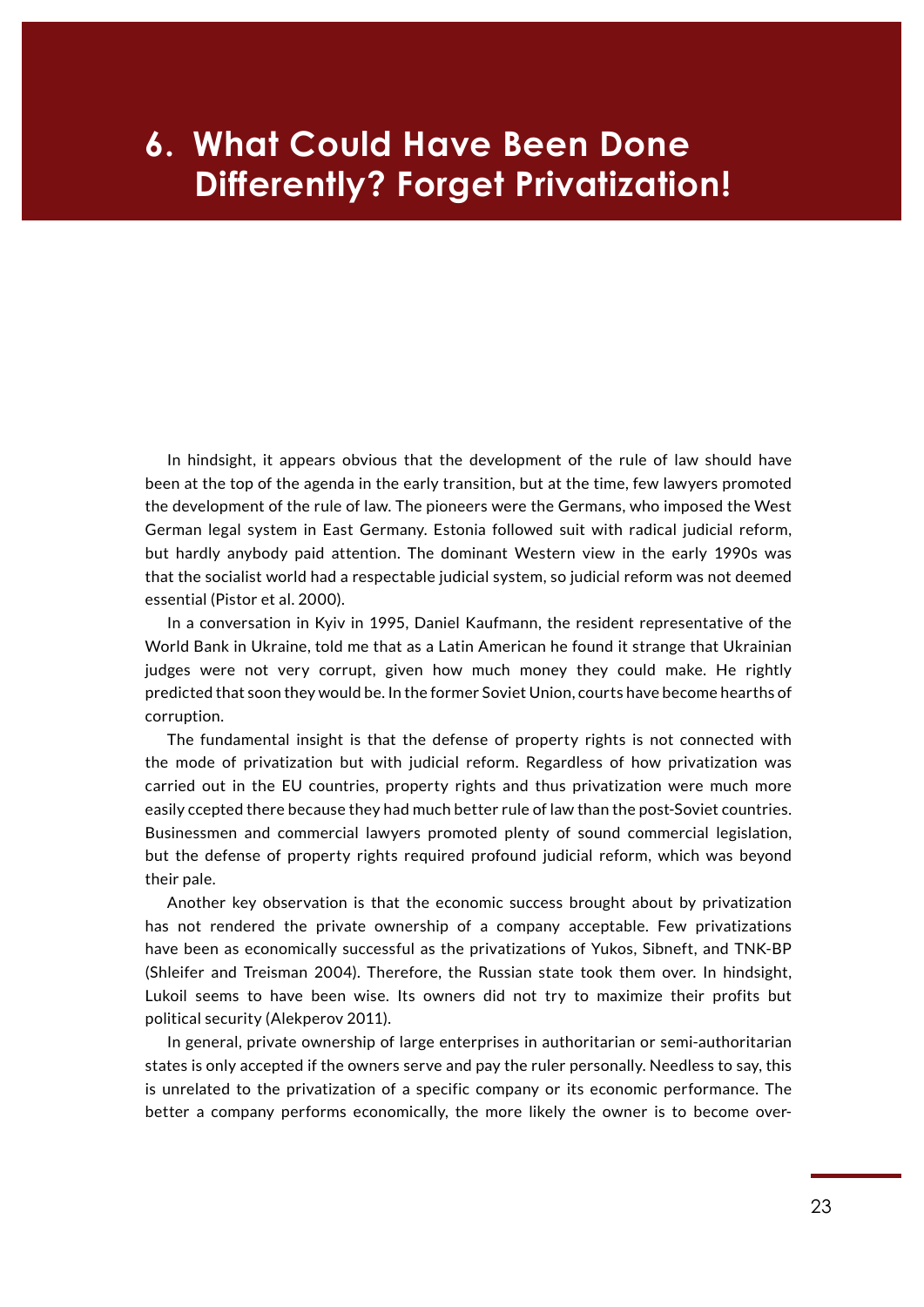confident and challenge the ruler, which is usually his death sentence. Moreover, the more authoritarian a state is, the more likely is renationalization, which seems to be borne out by the greater renationalization in the most autocratic post-Soviet states (EBRD 2020).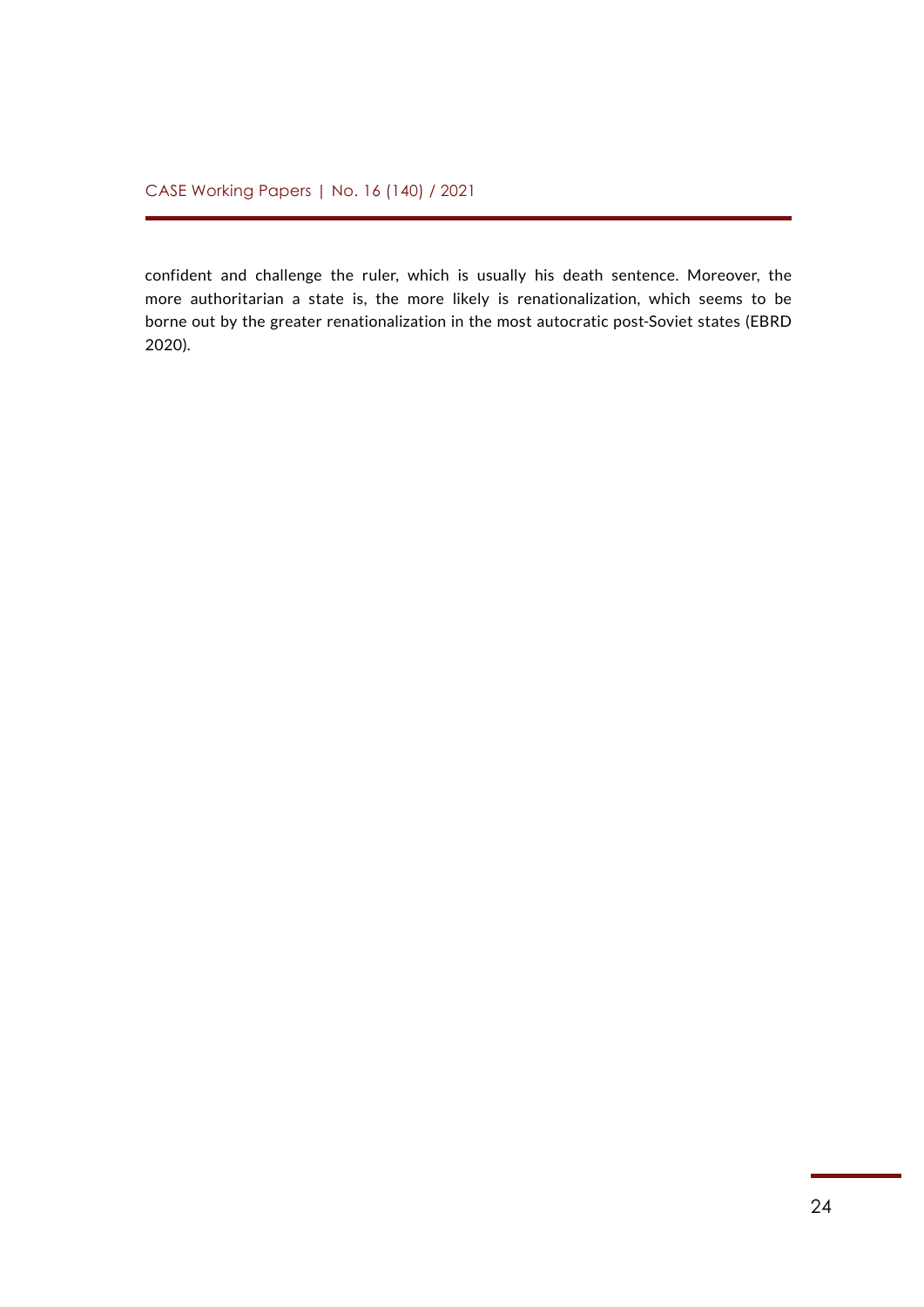What should be done with the many remaining large state-owned enterprises? Many problems have been resolved. The properties of most enterprises and their actual owners have been defined. Asset prices have reached a reasonable market level, rendering stock sales less controversial. Many state enterprises have died and represent only real estate value. Other state enterprises have carried out major cost cutting.

But new problems have arisen. The blatant authoritarian kleptocracies – Azerbaijan, Belarus, Kazakhstan, Russia, Tajikistan, Turkmenistan, and Uzbekistan – do not aspire to any rule of law or property rights. Their rulers will persist as long as they stay in power. International financial institutions should abandon these countries and let their rulers stew in their juices.

Before renewed large-scale privatization can become meaningful, elementary rule of law needs to be established, because unless private property rights can be secured, the current political redistribution of property will continue. Judicial reform does not occur in small steps or from below, it has to start from the top with full support of the government. Piecemeal judicial reform does not work. The West should become much firmer in its demand for the rule of law, and it should establish an international organization for the building of the rule of law in parallel with the IMF.

Yet, small and medium-sized state enterprises can be auctioned off on open markets before a judicial reform. The extent of state ownership is mind-boggling. Extensive public ownership leaves vast territories in ruins. Around 2000, one-third of the territory of the Kyrgyz capital of Bishkek consisted of the ruins of state enterprises.7 Andriy Boytsun, a leading specialist on corporate governance in Ukraine, assesses that "Ukraine's central government owns 3,500 businesses, with another 12,000-15,000 owned by regional or municipal governments. But nobody knows for sure" (Bonner 2021). Most of these assets have only real estate value and should be sold off as fast as possible. It does not really matter for how much they are being sold, while it is vital that the state relieves itself from claims on subsidies and corruption.

<sup>7</sup> Information from my time as advisor to President Askar Akaev.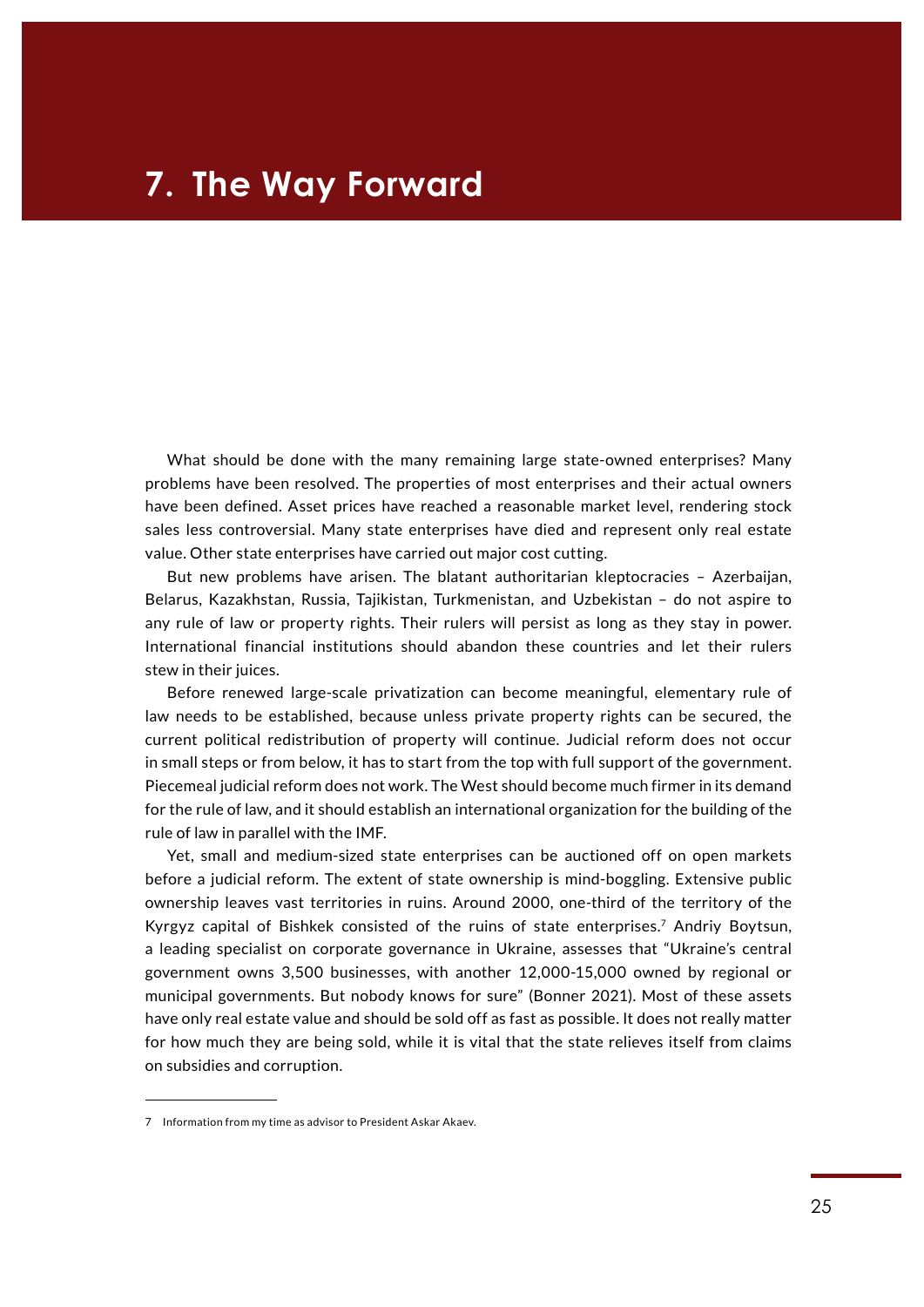The greatest intricacy is how to handle the large state enterprises in energy, infrastructure, transportation, communication, and banking, because they possess substantial value. Several of these companies need to stay state-owned for national security reasons or because they are national monopolies, such as rails, electrical grids, and perhaps pipelines. Still, they all need to go through the restructuring typical of a big Soviet enterprise: their finances need to be cleaned up; the customary petty theft needs to be stopped; non-core assets should be sold off; the overstaffing has to end; tariffs should be adjusted to markets and costs; and substantial investments are needed in key activities – and they require financing.8

They present an unsolvable conundrum. If they stay state-owned, they will be inefficient and corrupt, possibly buying the state as the national oil and gas companies have done in post-Soviet states. If they are privatized to individuals, they are likely to do much better economically, but their owners may buy the state, and popular pressure for their renationalization will rise. The sale of major state enterprises to foreigners is rarely accepted politically.

Short-cuts, such as voucher privatization or direct sales, are no longer possible or desirable. The state enterprises have to go through the long, hard slog of corporatization, the introduction of serious corporate governance, and gradual privatization on the market through initial public offering. Each country "should have fewer yet better-governed state enterprises" (Bonner 2021).

In the early 1990s, reformers rightly dismissed the British privatization in the 1980s as too slow and cumbersome, but preconditions have changed. Importantly, the main improvements of old British state companies took place when they were being prepared for privatization.

Ukraine has introduced independent supervisory boards with a majority of independent directors at nine state companies and four state banks, which has been a great achievement. This has led to an extraordinary reduction in the state subsidies of state companies of 8 percent of GDP. However, corporate governance has come under severe criticism by President Volodymyr Zelensky, who in a populist fashion has complained about foreigners on supervisory boards earning too much and working too little. Rather than supporting independent directors, the current Ukrainian government tries to marginalize them and limit their influence, eliminating most of the positive effects. Neither the state enterprise managers nor foreign investors believe that the supervisory boards have any real power, since the government appoints management and approves financial and strategic plans (OECD 2021). Then, corporate governance cannot do much to improve management or efficiency at state companies. Sound corporate governance with strong supervisory

<sup>8</sup> These are my experiences from two and a half years on the supervisory bord of Ukrzalisnytsia, the Ukrainian state railways.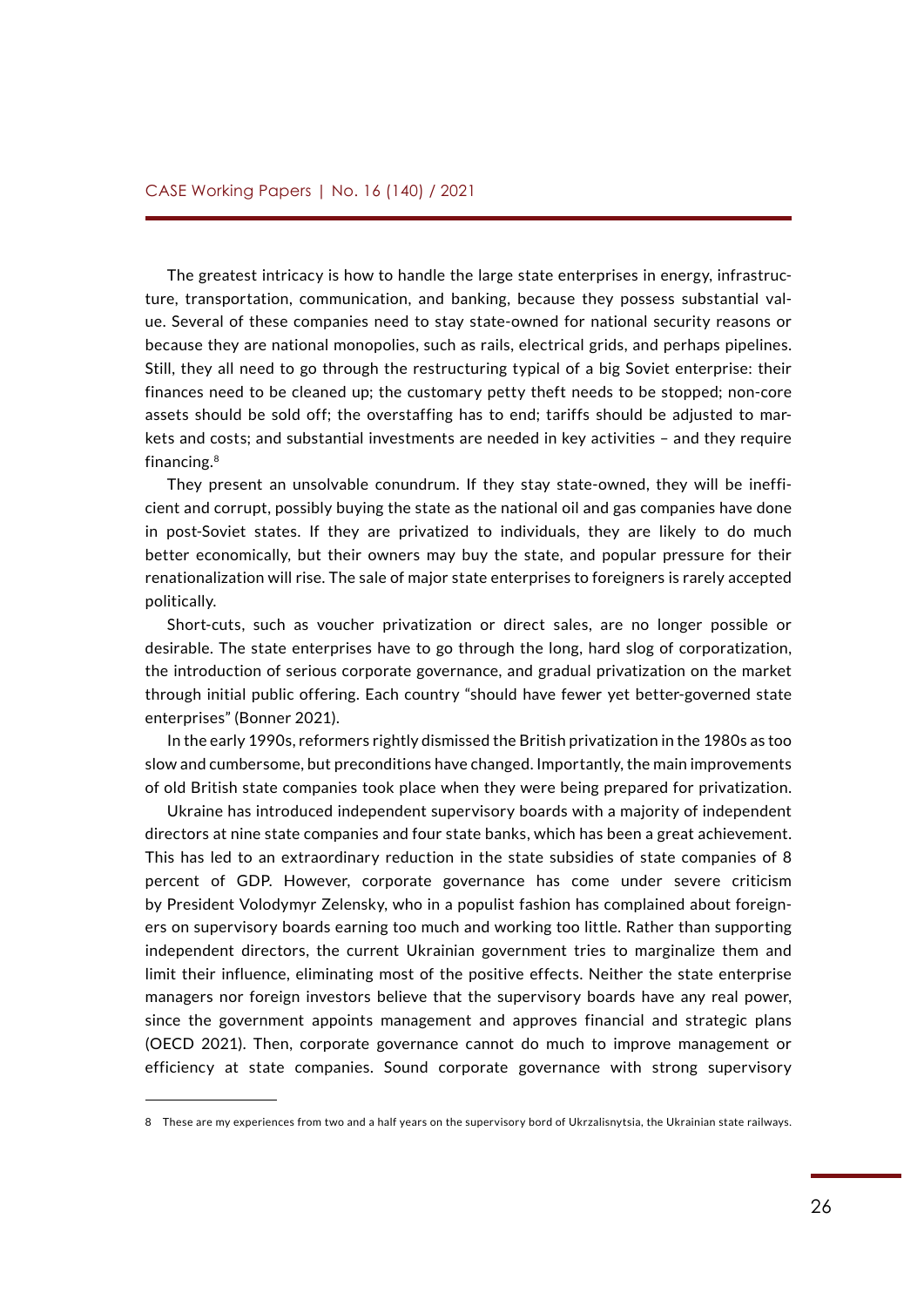boards dominated by independent directors has to be reinforced to promote transparency, efficiency, and productivity in line with OECD standards.<sup>9</sup>

By and large, the post-communist countries have failed to develop sound stock markets. The only real success is Poland. Russia still has a big stock market, but its market capitalization in dollar terms is about half of its value in May 2008. For many countries, this means that an IPO should take place either in Warsaw or at a Western stock market.

<sup>9</sup> I served as an independent director on the supervisory board of the Ukrainian State Railways from June 2018 until September 2020.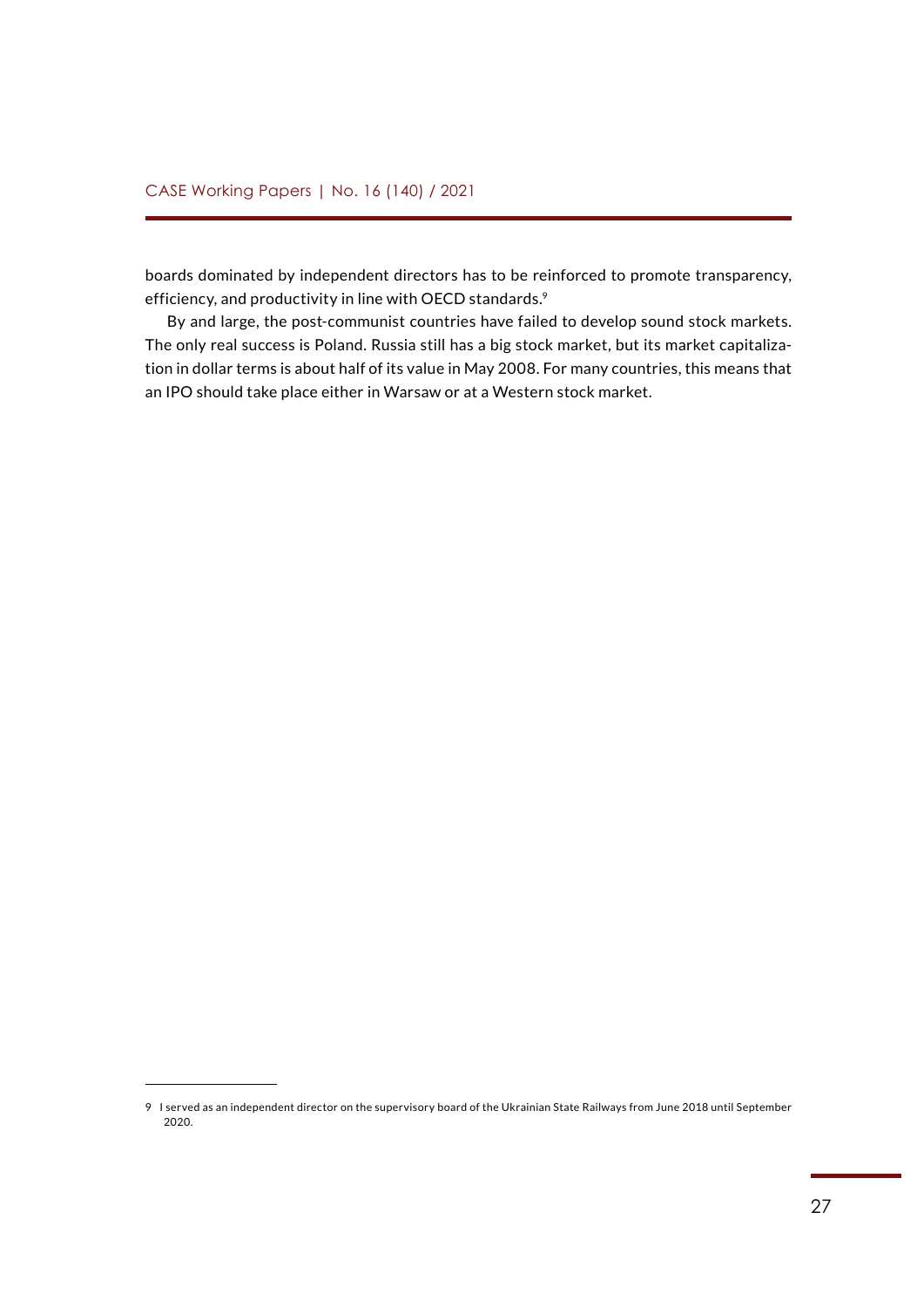## **References**

Akerlof, George A., Andrew K. Rose, Janet L. Yellen, and Helga Hessenius. 1991. East Germany in from the Cold: The Economic Aftermath of Currency Union, *Brookings Papers on Economic Activity,* 21(1): 1–105.

Alekperov, Vagit. 2011. *Oil of Russia: Past, present and Future*, Minneapolis: East View Press.

Åslund, Anders. 1995. *How Russia Became a Market Economy.* Washington, DC: Brookings Institution.

Åslund, Anders. 2013. *How Capitalism Was Built: The Transformation of Central and Eastern Europe, Russia, the Caucasus, and Central Asia*, Second Edition, New York: Cambridge University Press.

Åslund, Anders. 2015. *Ukraine: What Went Wrong and How to Fix It* (Washington, DC: Peterson Institute for International Economics.

Åslund, Anders. 2019a. *Russia's Crony Capitalism: The Path from Market Economy to Kleptocracy*, New Haven: Yale University Press.

Åslund, Anders. 2019b. The Problematic Nature of Russian Banking, *Demokratizatsiya*, 27(4): 423–442, Fall 2019.

Balcerowicz, Leszek. 2014. Poland: Stabilization and Reforms under Extraordinary and Normal Politics in Anders Åslund and Simeon Djankov, eds. *The Great Rebirth: Lessons from the Victory of Capitalism over Communism*, Washington: Peterson Institute for International Economics, 17-38.

*Baltic Way(s) of Human Development: Twenty Years On.* 2011. *Estonian Human Development Report 2010/2011.* Tallinn: Eesti Koostöö Kogu.

Belton, Catherine. 2020. *Putin's People: How the KGB Took Back Russia and Then Took on the West*, New York: FSG.

Bendukidze and Saakashvili. 2014. Georgia: The Most Radical Cath-up Reforms in Anders Åslund and Simeon Djankov, eds. *The Great Rebirth: Lessons from the Victory of Capitalism over Communism*, Washington: Peterson Institute for International Economics, 149–163.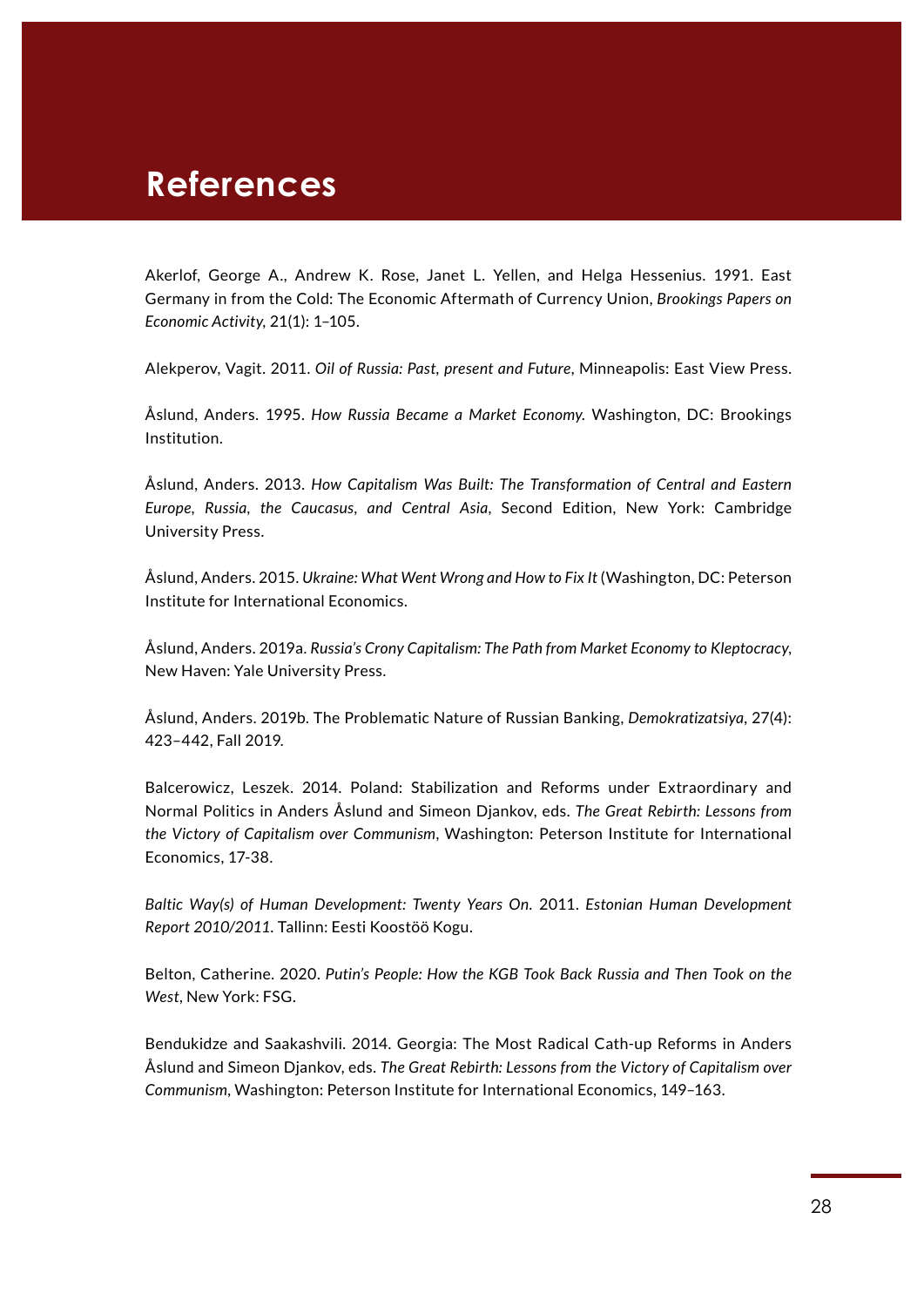Blasi, Joseph R., Maya Kroumova, and Douglas Kruse. 1997. *Kremlin Capitalism: Privatizing the Russian Economy*. Ithaca, NY: Cornell University Press

Bonner, Brian. 2021. Andriy Boytsun: Ukraine should have fewer yet better-governed state enterprises, Kyiv Post, June 1.

Boycko, Maxim, Andrei Shleifer, and Robert W. Vishny. 1995. *Privatizing Russia*. Cambridge, MA: MIT Press.

Brada, Josef C. 1996. Privatization Is Transition – Or Is It? *Journal of Economic Perspectives,* 10(2): 67-86.

Brown, Annette, Barry Ickes, and Randi Ryterman. 1993. *The Myth of Monopoly: A New View of Industrial Structure on Russia*, Washington, DC: World Bank, August.

Chubais, Anatoly B., ed. 1999. *Privatizatsiya po-rossiiski (Privatization in a Russian Way)*. Moscow: Vagrius.

Dawisha, Karen. 2014. *Putin's Kleptocracy: Who Owns Russia?* New York: Simon & Schuster.

Di Bella, Gabriel, Oksana Dynnikova and Slavi Slavov. 2019. The Russian State's Size and its Footprint: Have They Increased? IMF Working Paper, 19/53.

Djankov, Simeon. 2002. Enterprise Restructuring in Transition: A Quantitative Survey, *Journal of Economic Literature* 40(3): 739–92.

Djankov, Simeon, and Peter Murrell. 2000. *The Determinants of Enterprise Restructuring in Transition: An Assessment of the Evidence.* Washington, DC: World Bank.

Estrin, Saul, Jan Hanousek, Evzen Kocenka, and Jan Svejnar. 2009. The Effects of Privatization and Ownership in Transition Economies, *Journal of Economic Literature,* 47(3): 699–728.

European Bank for Reconstruction and Development (EBRD). 1999. *Transition Report 1999.* London: EBRD.

EBRD. 2020. *Transition Report 2020*, London: EBRD.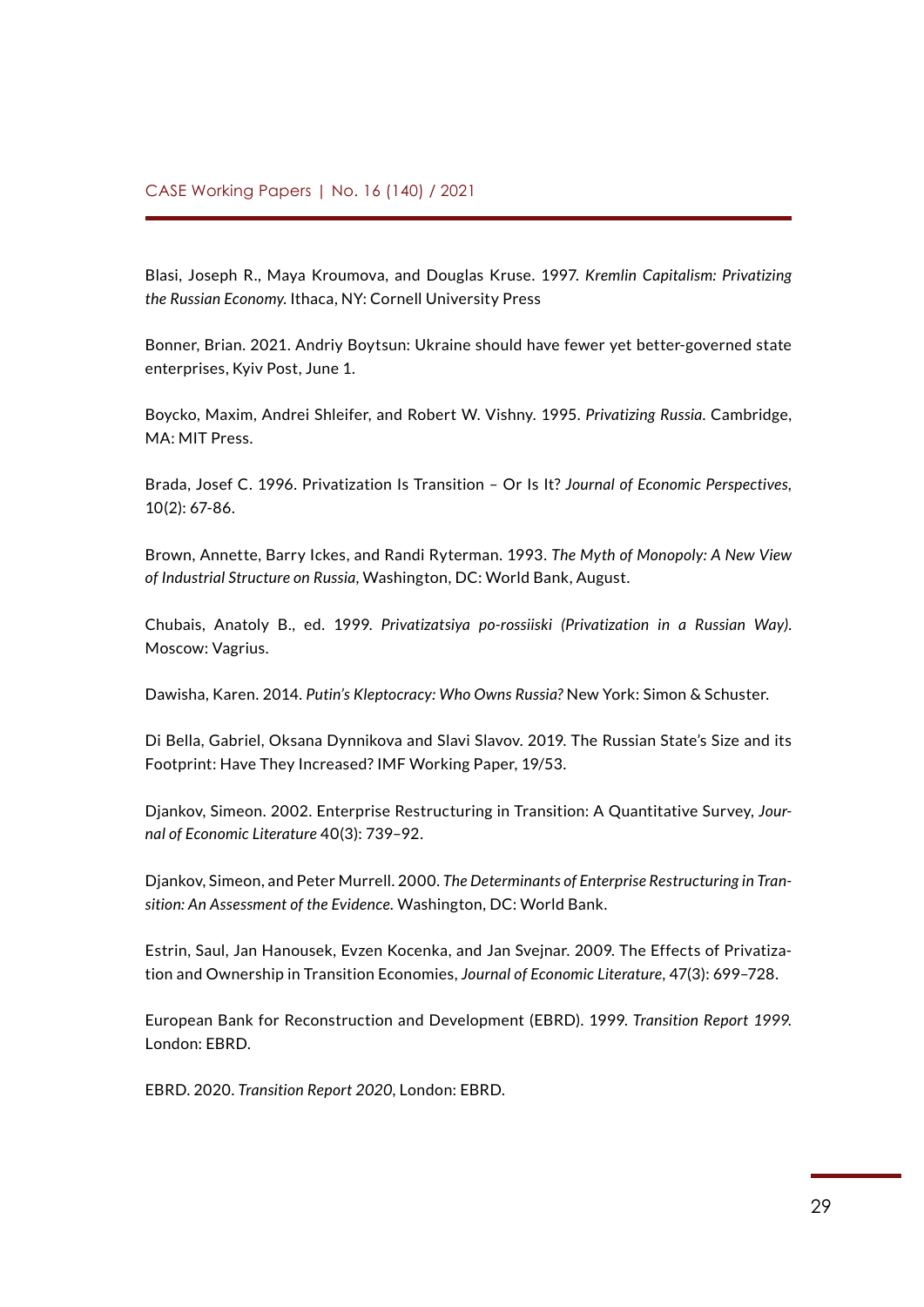Fak, Alex, and Anna Kotelnikova. 2018. *Russian Oil and Gas: Tickling Giants*, Sberbank CIB, Moscow, May.

Fortescue, Stephen. 2006. *Russia's Oil Barons and Metal Magnates*, New York: Palgrave McMillan.

Freedom House. 2020. *Freedom in the World 2020: A Leaderless Struggle for Democracy*, Freedom House, https://freedomhouse.org/report/freedom-world/2020/leaderless-struggle-democracy.

Freeland, Chrystia. 2000. *Sale of the Century: Russia's Wild Ride from Communism to Capitalism*. New York: Crown Business.

Frydman**,** Roman, Andrzej Rapaczynski, and Joel Turkewitz. 1994. *Small Privatization.* Budapest: Central European University Press.

Gaidar, Yegor T. 1999. *Days of Defeat and Victory*. Seattle, WA: University of Washington Press. IMF WEO October 2020.

Gaidar, Yegor T., and Anatoly Chubais. 2012. *Ekonomicheskie zapiski (Economic Notes)*, Moscow: Rosspen.

Gans-Morse, Jordan. 2017. *Property Rights in Post-Soviet Russia: Violence, Corruption, and the Demand for Law***.** New York: Cambridge University Press.

Guriev, Sergei, and Andrei Rachinsky. 2005. The Role of Oligarchs in Russian Capitalism, *Journal of Economic Perspectives,* 19(1):131-50.

Gustafson, Thane. 2012. Wheel of Fortune: The Battle for Oil and Power in Russia. Cambridge, MA: Belknap Press of Harvard University Press.

Havrylyshyn, Oleh. 2020. *[Present at the Transition: An Inside Look at the Role of History, Politics,](https://www.amazon.com/Present-Transition-Personalities-Post-Communist-Countries/dp/1108451713/ref=sr_1_1?dchild=1&qid=1617393500&refinements=p_27%3AOleh+Havrylyshyn&s=books&sr=1-1) [and Personalities in Post-Communist Countries,](https://www.amazon.com/Present-Transition-Personalities-Post-Communist-Countries/dp/1108451713/ref=sr_1_1?dchild=1&qid=1617393500&refinements=p_27%3AOleh+Havrylyshyn&s=books&sr=1-1)* New York: Cambridge University Press.

Hoffman, David E. 2002. *The Oligarchs: Wealth and Power in the New Russia.* New York: Public Affairs.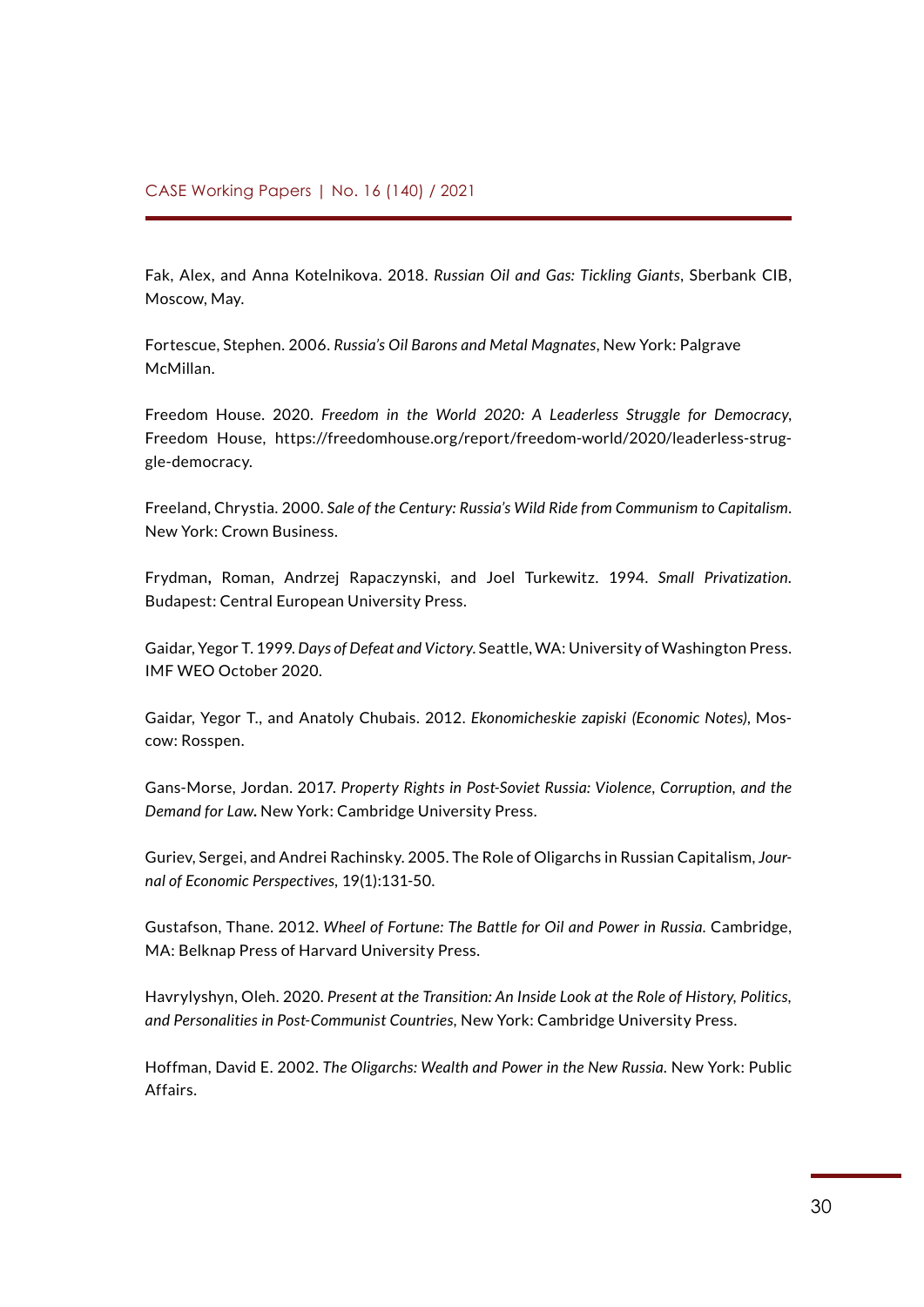Johnson, Simon. 1994. Private Business in Eastern Europe in Olivier Jean Blanchard, Kenneth A. Froot, and Jeffrey D. Sachs, eds., *The Transition in Eastern Europe*. Chicago: The University of Chicago Press, pp. 245–90.

Johnson, Simon, and Gary Loveman. 1995. *Starting Over in Eastern Europe*, Cambridge, MA: Harvard Business School Press.

Klaus, Václav. 2014. Czechoslovakia and the Czech Republic: The Spirit and Main Contours of the Postcommunist Transformation in Anders Åslund and Simeon Djankov, eds. *The Great Rebirth: Lessons from the Victory of Capitalism over Communism*, Washington: Peterson Institute for International Economics, 149–163.

Klebnikov, Paul. 2000. *Godfather of the Kremlin: The Decline of Russia in the Age of Gangster Capitalism*. Orlando, FL: Harcourt

Kokh, Alfred. 1998. *The Selling of the Soviet Empire*. New York: Liberty Publishing House.

Kornai, János. 1990. *The Road to a Free Economy. Shifting from a Socialist System: The Example of Hungary*. New York: Norton.

Kornai, János. 1992. *The Socialist System. The Political Economy of Communism.* Princeton, NJ: Princeton University Press.

Laar, Mart. 2002. *Little Country That Could*. London: Centre for Research into Post-Communist Economies.

Lazarova, Daniela. 2018. *OKD Could Continue Coal Mining until 2030*, Radio Prague International, September 27. [https://www.radio.cz/en/section/news/okd-could-continue](https://www.radio.cz/en/section/news/okd-could-continue-coal-mining-until-2030)[coal-mining-until-2030](https://www.radio.cz/en/section/news/okd-could-continue-coal-mining-until-2030)

Lough, John. 2021. *Ukraine's system of Crony Capitalism: The Challenge of Dismantling 'Systema'.*  Chatham House, London, Research Paper, July.

McFaul, Michael. 2001. *Russia's Unfinished Revolution: Political Change from Gorbachev to Putin*. Ithaca, NY: Cornell University Press.